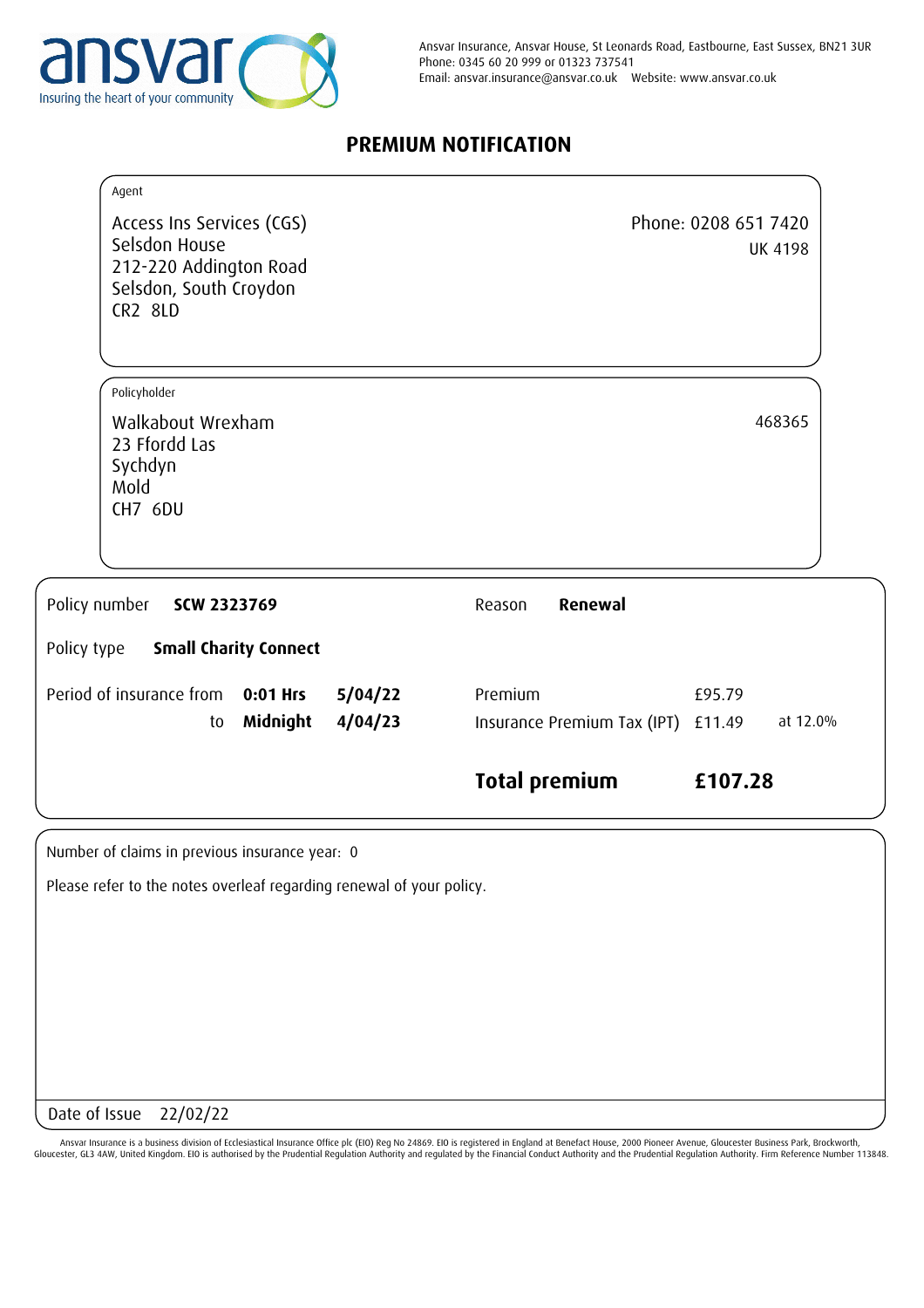

#### **Does this policy still meet your needs?**

Your requirements may change over time, so you may benefit from reviewing the current sums insured, limits of indemnity and the level of cover under your policy to ensure it remains sufficient for your needs. Contact your insurance advisor or us to discuss any changes that you need.

## **Notes applying to renewal of your policy**

- 1. It is your responsibility to take the necessary action to renew your policy before the renewal date to ensure that you remain covered. Contact your insurance advisor or us if you have any questions about the renewal of your policy.
- 2. a) If you pay your premium annually then payment must be made to your insurance advisor or us before the renewal date. No obligation rests on us to accept the premium if paid after the renewal date.
	- b) If you pay your premium by instalments to us, no action is needed if you intend to renew the policy. If you decide not to renew your policy, please cancel the direct debit mandate.
- 3. You must make sure that the information provided to us for this policy is, and will continue to be accurate and not misleading and is a fair presentation of the risks we are accepting. In respect of the policy renewal, this includes any changes occurring during the last period of insurance. If any of the information you provide is not accurate or is misleading, then we may reduce the amount we pay for any claim, or in some cases, make no payment at all, cancel your policy and keep the premium. You should keep a record (including copies of letters) of any information you give to your insurance advisor or us when renewing the policy.
- 4. If in between the time of the issue date of this document and the renewal date, you suffer a loss, damage or any other incident that gives rise to a claim, then we retain the right to alter or withdraw the terms of the renewal.
- 5. Your renewal is offered on the basis that you continue to meet the eligibility requirements for this policy. Payment of the renewal premium will be taken as confirmation that you still meet the eligibility requirements.

#### **Important Reminder**

Throughout your policy there are special requirements which are aimed at reducing the risk of loss, damage or liability. If you do not keep to these requirements we will not pay for claims (unless we agree otherwise). Please make sure you comply with any requirements that apply to you.

## Date of Issue 22/02/22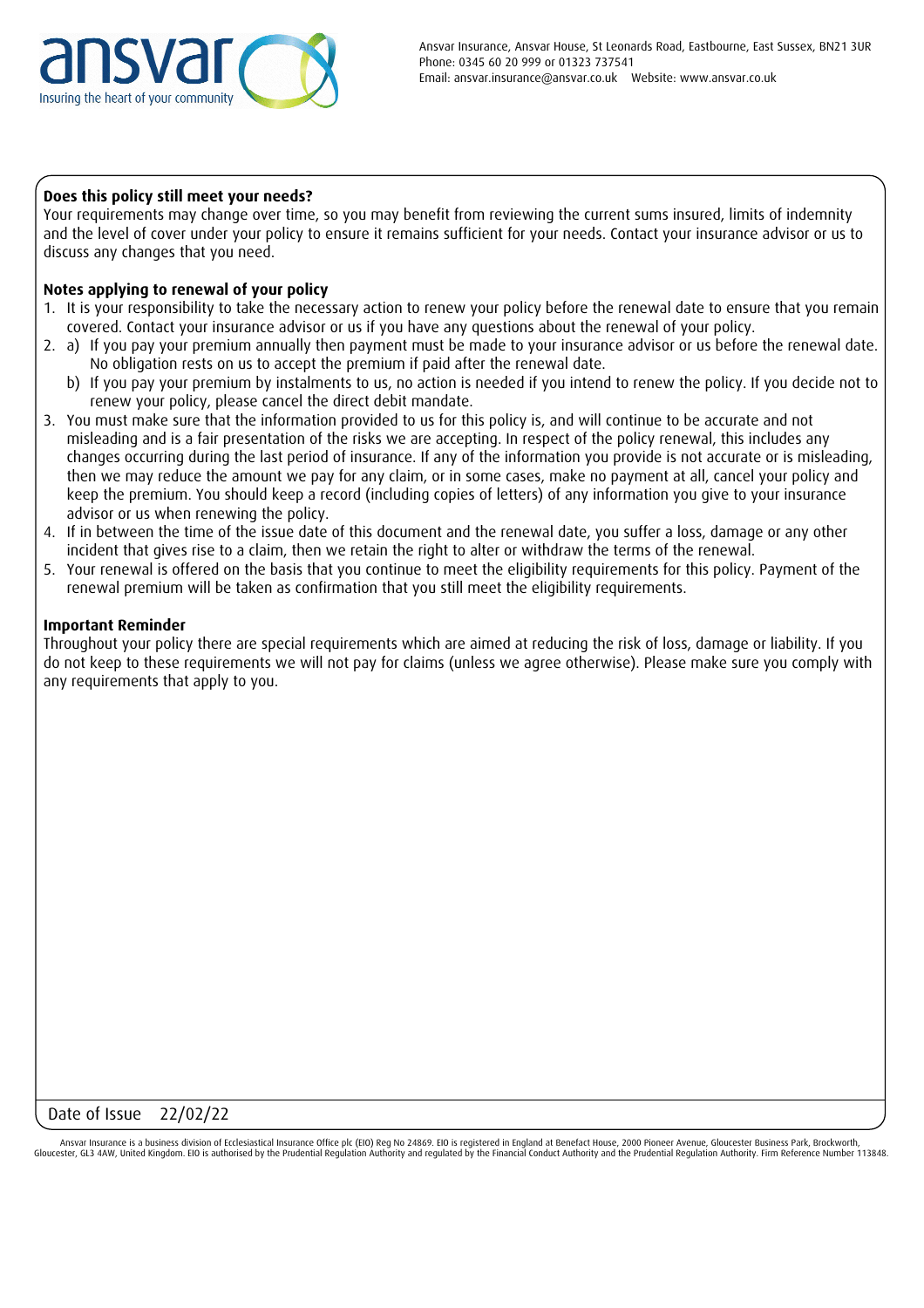

#### **NOTICE TO POLICYHOLDERS**

#### **CHANGE OF**

#### **TELEPHONE NUMBER FOR EMERGENCY GLASS REPLACEMENT**

#### **ADDRESS FOR FINANCIAL CONDUCT AUTHORITY**

The phone number should you need to make a glass claim has changed.

If you wish to make a claim for glass, please call the emergency glass replacement phone number **0345 6000 148.**

- If you suffer glass breakage you can call our selected specialist provider who will effect a rapid repair.
- If you are insured for glass breakage, they will issue separate invoices to:
- you in respect of any policy excess and recoverable VAT
- Ansvar for the remaining cost.
- -<br>-<br>-If the glass is not insured, you will be solely responsible for the entire cost of repairs.

The phone number for GLASS shown in the policy wording under Making a Claim, should not be used. Dialling this number may delay your claim. If you are unsure what to do, then please call our claims number on 0345 606 0431.

The address for the Financial Conduct Authority (FCA) has changed. The address for the FCA shown under 'USEFUL ADDRESSES' in the policy wording is deleted and replaced by:

FINANCIAL CONDUCT AUTHORITY (To protect and enhance consumer confidence in the UK financial system) 12 Endeavour Square London, E20 1JN www.fca.org.uk

**Ansvar Insurance**, Ansvar House, St Leonards Road, Eastbourne, East Sussex BN21 3UR Phone: **0345 60 20 999** or **01323 737541** | Email: **ansvar.insurance@ansvar.co.uk** Fax: **01323 744284** | Web: **www.ansvar.co.uk**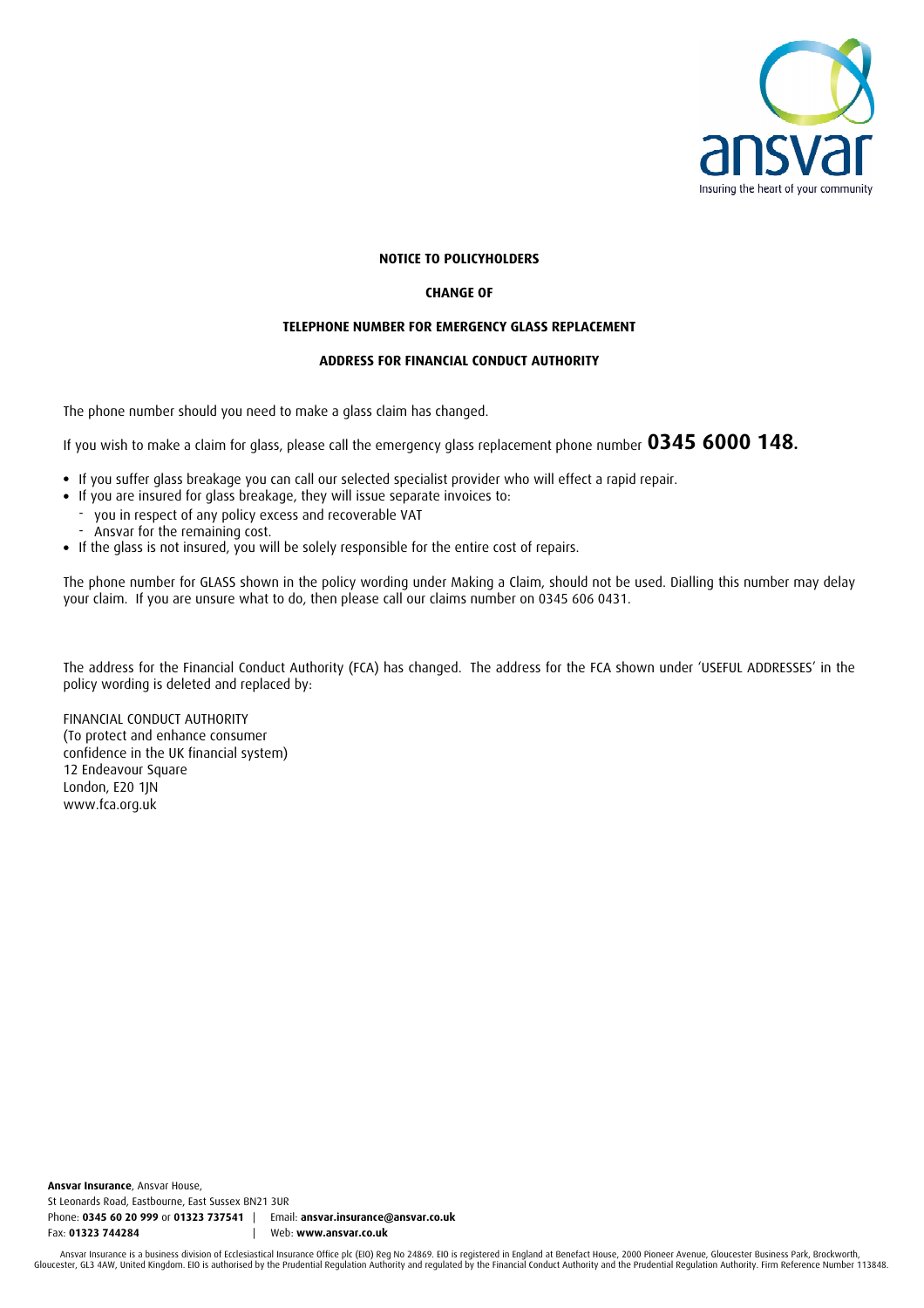

#### **NOTICE TO POLICYHOLDERS**

#### **Important - Cyber updates to your policy wording**

Please note that from the policy inception, or the first renewal date of your policy, on or after the 1st January 2022, we need to make some changes to your policy. In this notice, we explain these changes and the reason for them.

Before renewing your policy, please make sure that the cover provided meets your needs. By continuing to insure with us you accept these changes and they will form part of your policy on renewal.

If we have made further changes to your policy there may be other notices that apply, please read these in addition.

We recommend that you keep this notice with your schedule and policy booklet.

#### **Summary of changes**

#### **Cyber Loss (Property) General Exclusion**

When property insurance policies were developed, computer and cyber risks were rare or did not exist; therefore no specific exclusionary language was necessary at that time. As computer technology has evolved, allied with the growth of the internet and connectivity, exposure to cyber events has increased significantly.

As cyber risks have not been insured by standard property insurances, premiums have never included such cyber risks. To cater for these new risks specific Cyber insurance covers have been developed (please ask us or your broker for details).

Following improved clarity and contract certainty in the reinsurance market as regards cyber risks, we are providing similar clarification under your policy through an additional General Exclusion 'Cyber Loss (Property)' now added to your policy.

#### **Cyber - Liabilities**

As computer technology and internet usage has evolved, the risk of exposure to cyber events has increased significantly. It was never envisaged that liability policies would need to respond to these risks. There are specific Cyber policies available in the market that include cover for Cyber liability (please ask us or your broker for details).

Following improved clarity and contract certainty in the reinsurance market as regards cyber risks, we are providing similar clarification under your policy through a new endorsement that has now been applied to various liability sections and will appear on your policy schedule.

The sections affected are those covering Public and Products Liability, Employers' Liability, Professional Indemnity and Trustees' and Directors' Indemnity.

Continued....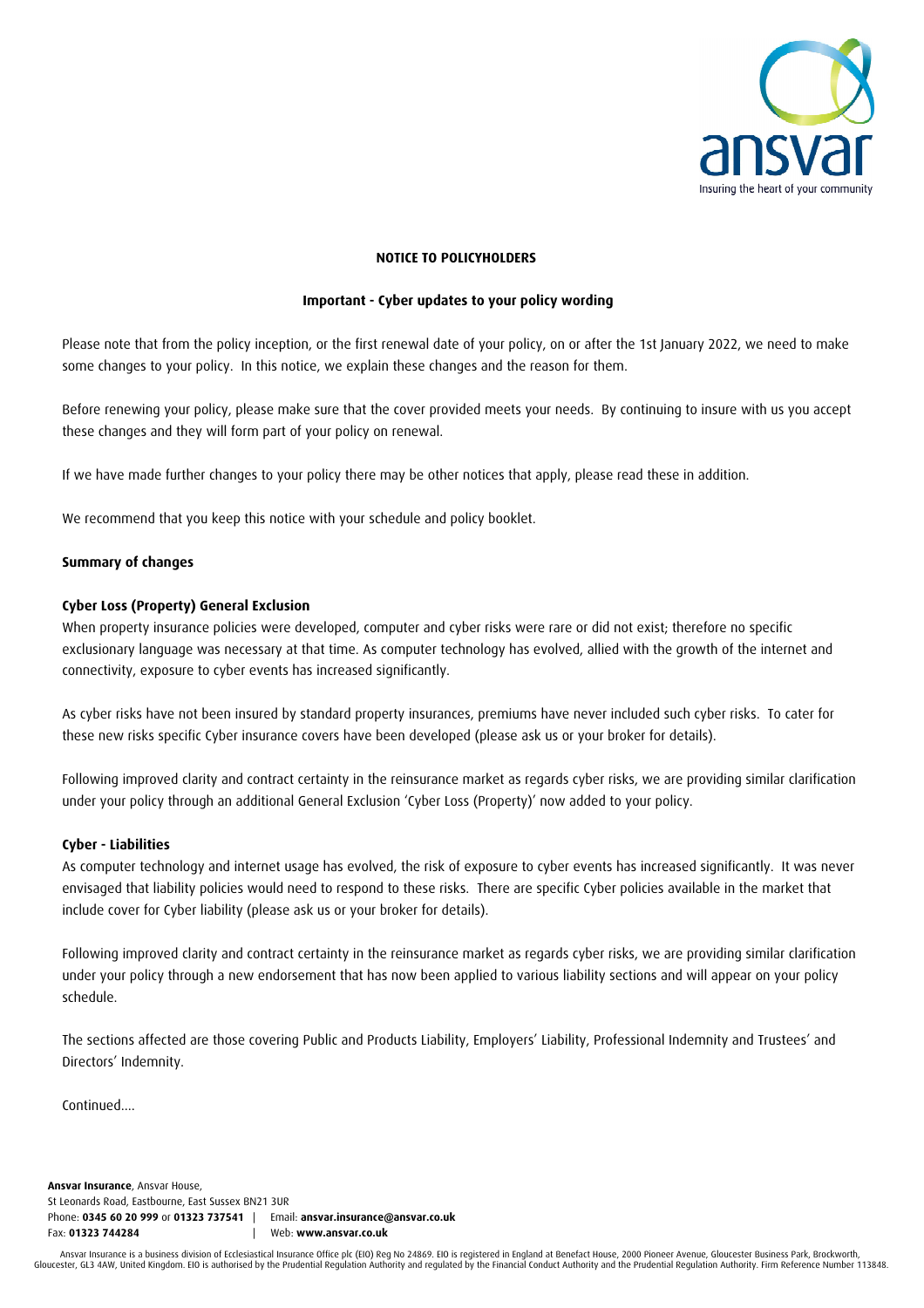#### **NOTICE TO POLICYHOLDERS**

#### **Important - Cyber updates to your policy wording**

Continued....

#### **Cyber - Liabilities**

In this notice we provide a summary of these changes.

## **Please note that not all policies will include all the sections listed, or you may have chosen not to include a particular section that is available, please see your schedule for the sections that apply to you.**

#### **Public and Products Liability**

"Cyber act" and "Cyber incident" are excluded. However, the exclusion does not apply to claims arising from legal liability for bodily injury to third parties or physical damage to third party property, and liability that arises under the Data Protection extension of the section.

The Data Protection extension to your section will now be subject to a limit of £1,000,000 for all claims in the period of insurance.

#### **Employers' Liability**

"Cyber act" and "Cyber incident" are excluded. However, the exclusion does not apply to claims arising from legal liability for bodily injury to employees.

#### **Professional Indemnity**

"Cyber act" and "Cyber incident" are excluded. However, the exclusion clarifies that a claim for negligent acts or omissions won't be excluded simply because a computer was used in providing the professional services or advice involved.

#### **Trustees' and Directors' Indemnity**

"Cyber act" and "Cyber incident" are excluded. However, the exclusion does not apply to claims by individual insureds for their wrongful acts as trustees. The exclusion applies in full to claims by the organisation itself.

The changes above, where applicable to the policy you have chosen, are shown in the schedule under endorsement 331 'Cyber Exclusions and Data Protection Extension Limit'.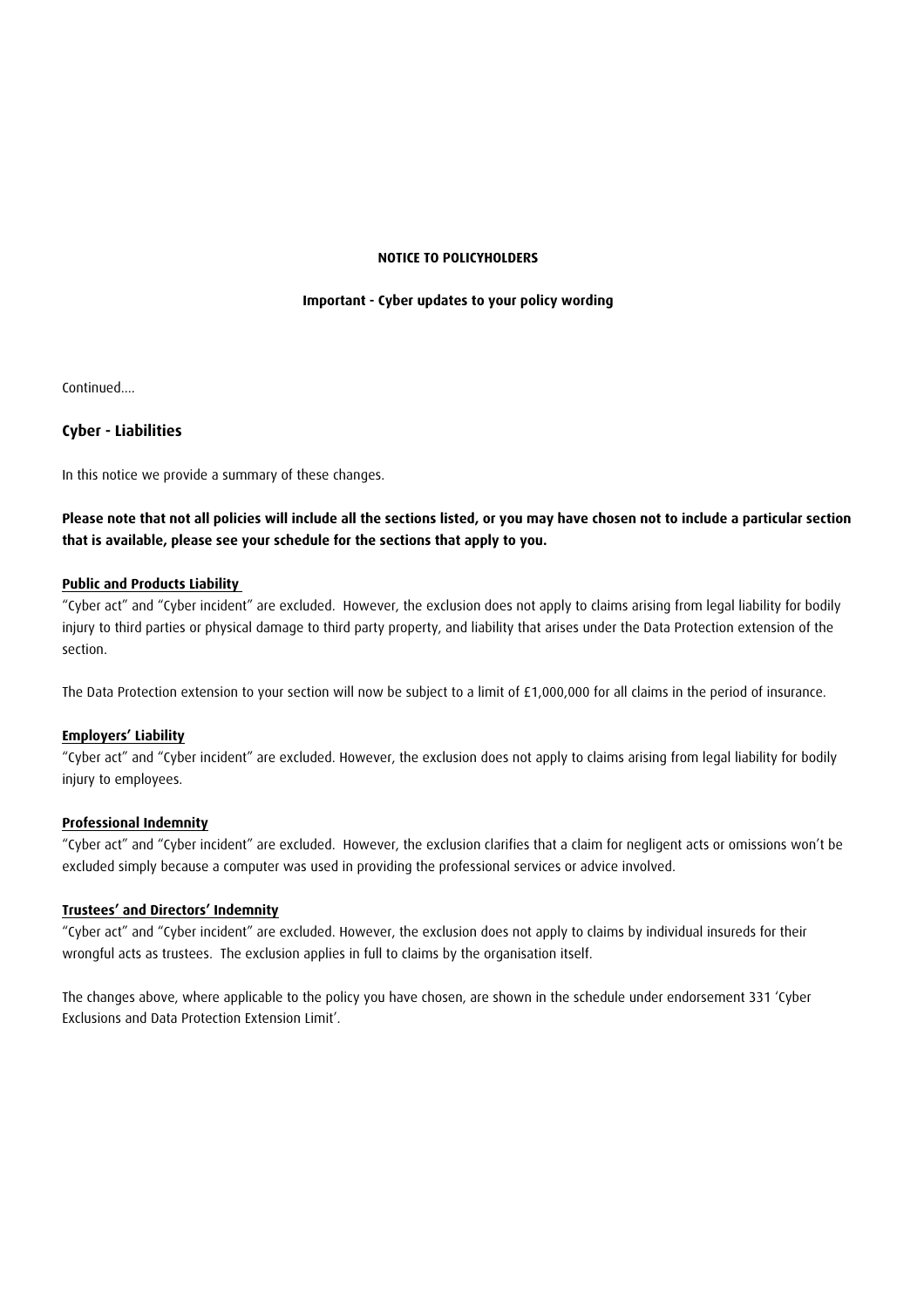

**THE SCHEDULE:** Attaching to and forming part of the policy bearing the number below and written upon policy form FA51 1215. Subject to the terms and conditions of the policy the insurance is for the period shown.

| Agent                                                                                                            |                    |                                               |                                        |
|------------------------------------------------------------------------------------------------------------------|--------------------|-----------------------------------------------|----------------------------------------|
| Access Ins Services (CGS)<br>Selsdon House<br>212-220 Addington Road<br>Selsdon, South Croydon<br><b>CR2 8LD</b> |                    |                                               | Phone: 0208 651 7420<br><b>UK 4198</b> |
| Policyholder                                                                                                     |                    |                                               |                                        |
| Walkabout Wrexham<br>23 Ffordd Las<br>Sychdyn<br>Mold<br>CH7 6DU                                                 |                    |                                               | 468365                                 |
| Policy number<br>SCW 2323769                                                                                     |                    | Renewal<br>Reason                             |                                        |
| <b>Small Charity Connect</b><br>Policy type                                                                      |                    |                                               |                                        |
| Period of insurance from<br>0:01 Hrs<br>Midnight<br>to                                                           | 5/04/22<br>4/04/23 | Premium<br>Insurance Premium Tax (IPT) £11.49 | £95.79<br>at 12.0%                     |
|                                                                                                                  |                    | <b>Total premium</b>                          | £107.28                                |

CHARITABLE CATEGORY: Club, group or society

ACTIVITIES OF THE INSURED: Walking (Excluding protest marches) Including walking on a short section of scrambling using their Hands

Date of issue 22/02/22 Page 001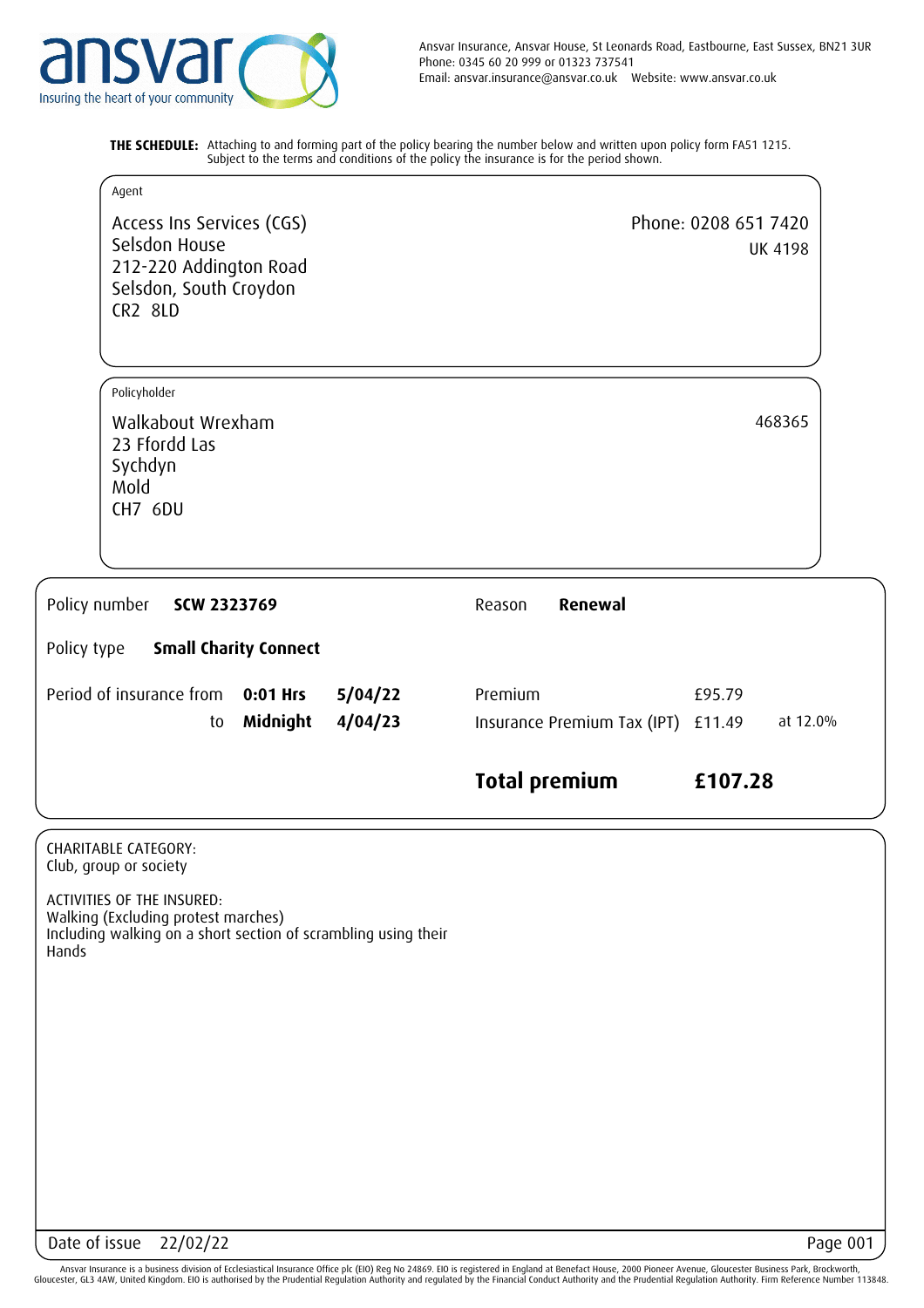

| Policy number SCW 2323769                                                                                                                                                                                    | <b>SCHEDULE</b>                                                                               |                                                   |
|--------------------------------------------------------------------------------------------------------------------------------------------------------------------------------------------------------------|-----------------------------------------------------------------------------------------------|---------------------------------------------------|
| Location: 23 Ffordd Las Sychdyn Mold CH7 6DU                                                                                                                                                                 |                                                                                               |                                                   |
| <b>SECTION</b>                                                                                                                                                                                               | <b>EXCESS</b><br>(Unless another amount is stated by<br>endorsement or in the policy wording) | <b>COVER</b>                                      |
| 1 PUBLIC & PRODUCTS LIABILITY<br>Indemnity Limit<br>Libel and Slander                                                                                                                                        | £250                                                                                          | OPERATIVE<br>£5,000,000<br>£10,000                |
| 2 CONTENTS<br>Contents<br>Stock                                                                                                                                                                              |                                                                                               | NOT OPERATIVE<br>£0<br>£0                         |
| 3 ALL RISKS<br>Sum Insured (as per enclosed specification)                                                                                                                                                   |                                                                                               | NOT OPERATIVE<br>£0                               |
| 4 MONEY<br>Limit during working hours<br>Limit in transit<br>Limit in bank night safe<br>Limit in Safe<br>Personal Accident (Assault)<br>Capital benefits<br>Weekly benefits for persons aged 16 to 75 years |                                                                                               | NOT OPERATIVE<br>£0<br>£0<br>£0<br>£0<br>£0<br>£0 |
| 5 BUSINESS INTERRUPTION<br>A - Loss of Income (max. indemnity period 00 months)<br>B - Extra Expenses (max. indemnity period 00 months)                                                                      |                                                                                               | NOT OPERATIVE<br>£0<br>£0                         |
| 6 COMPUTER BREAKDOWN<br>Computer equipment<br>Data                                                                                                                                                           |                                                                                               | NOT OPERATIVE<br>£0<br>£0                         |
| 7 EMPLOYERS LIABILITY<br>Indemnity Limit                                                                                                                                                                     |                                                                                               | OPERATIVE<br>£10,000,000                          |
| 8 PROFESSIONAL INDEMNITY<br>Indemnity Limit<br>Retroactive date -                                                                                                                                            |                                                                                               | NOT OPERATIVE<br>£0                               |
| 9 TRUSTEES & DIRECTORS INDEMNITY<br>Indemnity Limit<br>Retroactive date -                                                                                                                                    |                                                                                               | NOT OPERATIVE<br>£0                               |
|                                                                                                                                                                                                              |                                                                                               |                                                   |
|                                                                                                                                                                                                              |                                                                                               |                                                   |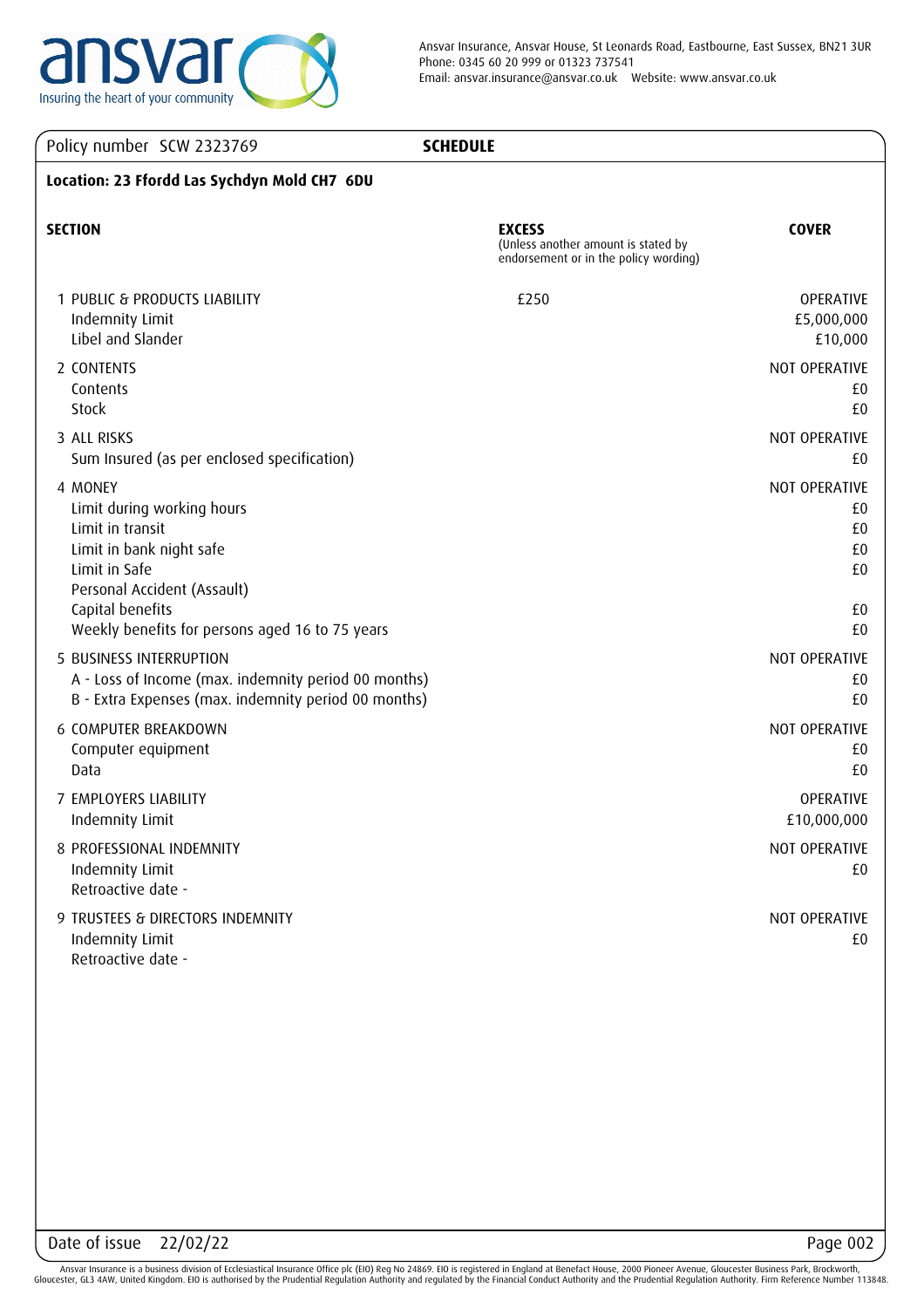

## Policy number SCW 2323769

## **SCHEDULE**

#### **SECTION EXCESS**

(Unless another amount is stated by endorsement or in the policy wording)

## **COVER**

10 PERSONAL ACCIDENT NOT OPERATIVE

11 LEGAL EXPENSES NOT OPERATIVE Sum Insured £0

Date of issue 22/02/22 Page 003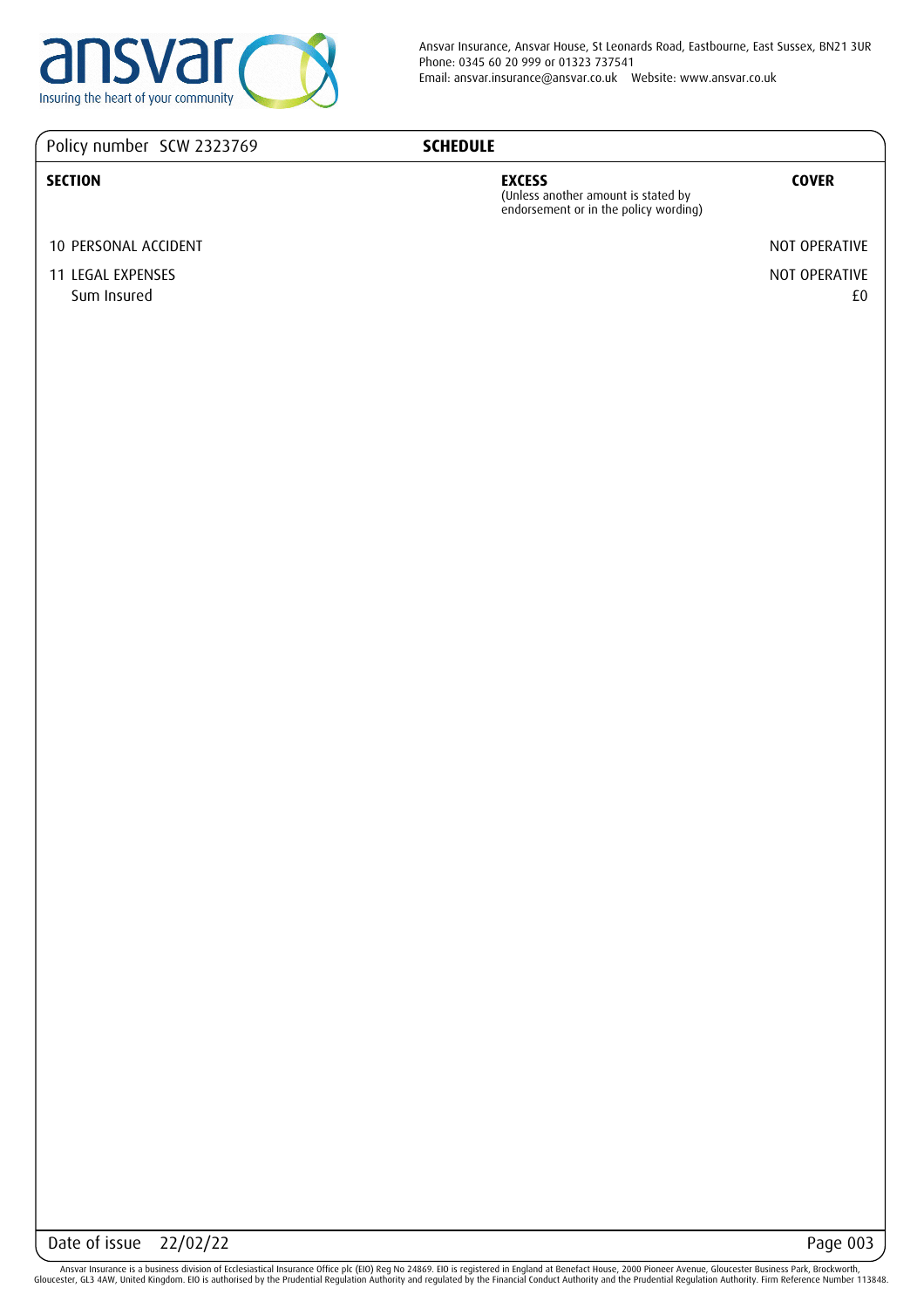

## Policy number SCW 2323769

## **SCHEDULE**

## **Endorsements**

- 215 Activities
- 331 Cyber Exclusions & Data Protection extension limit
- 482 Policy Changes April 2018
- 317 Policy Changes Sept 2020 (Infectious disease)
- 453 Costs in Addition & Contractual Liability Amends
- 483 Policy Changes May 2018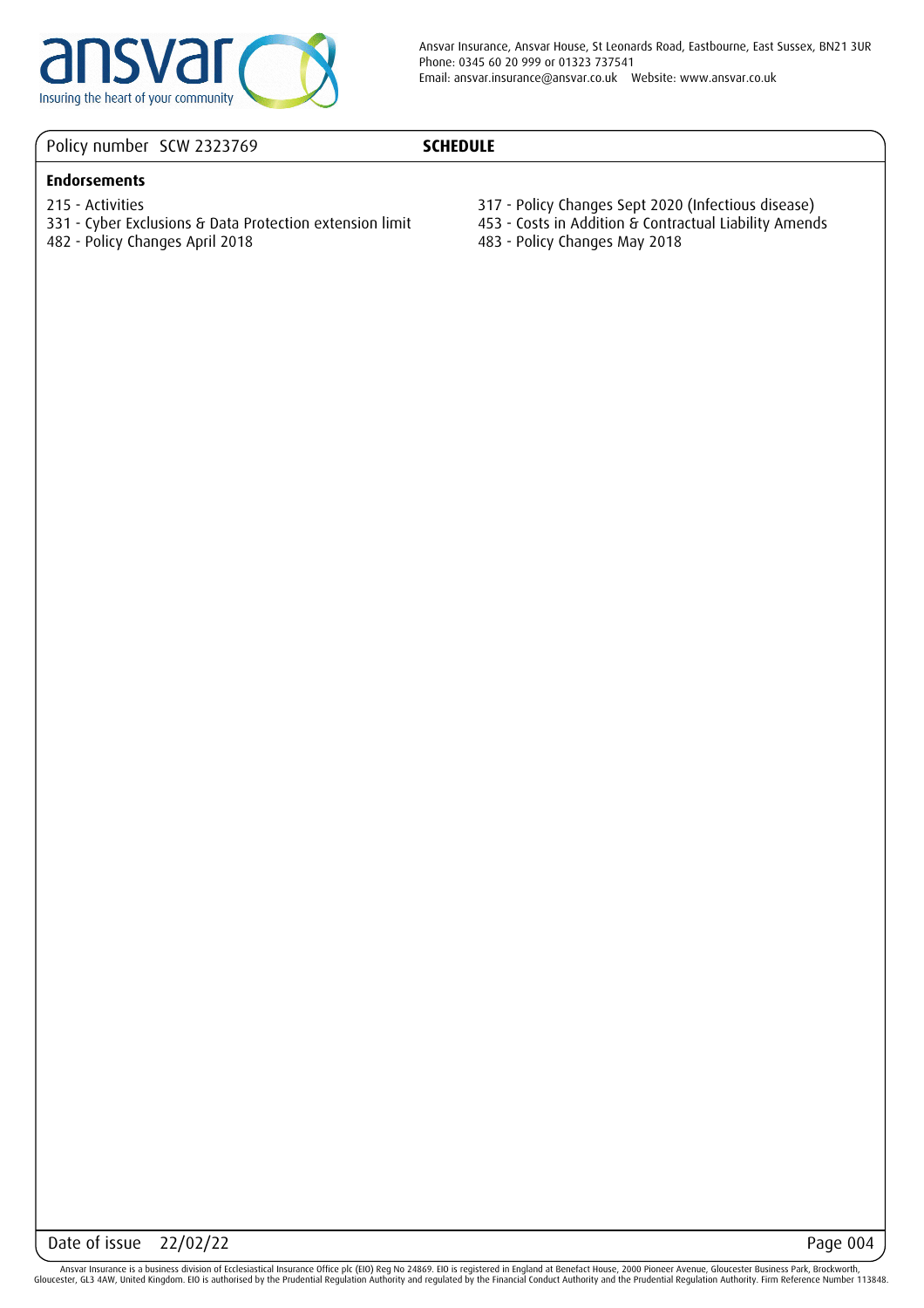

## **ENDORSEMENTS**

482 POLICY CHANGES APRIL 2018 The following change is made to *your* policy:

The policy definition of *professional supplier* is deleted and replaced by:

*professional supplier* any third party individual, company or organisation, other than *you* or *your employees*, that:

- organises ●
- runs  $\bullet$
- supervises ●

activities as a business, and provides such activities for *you* with or without a fee being charged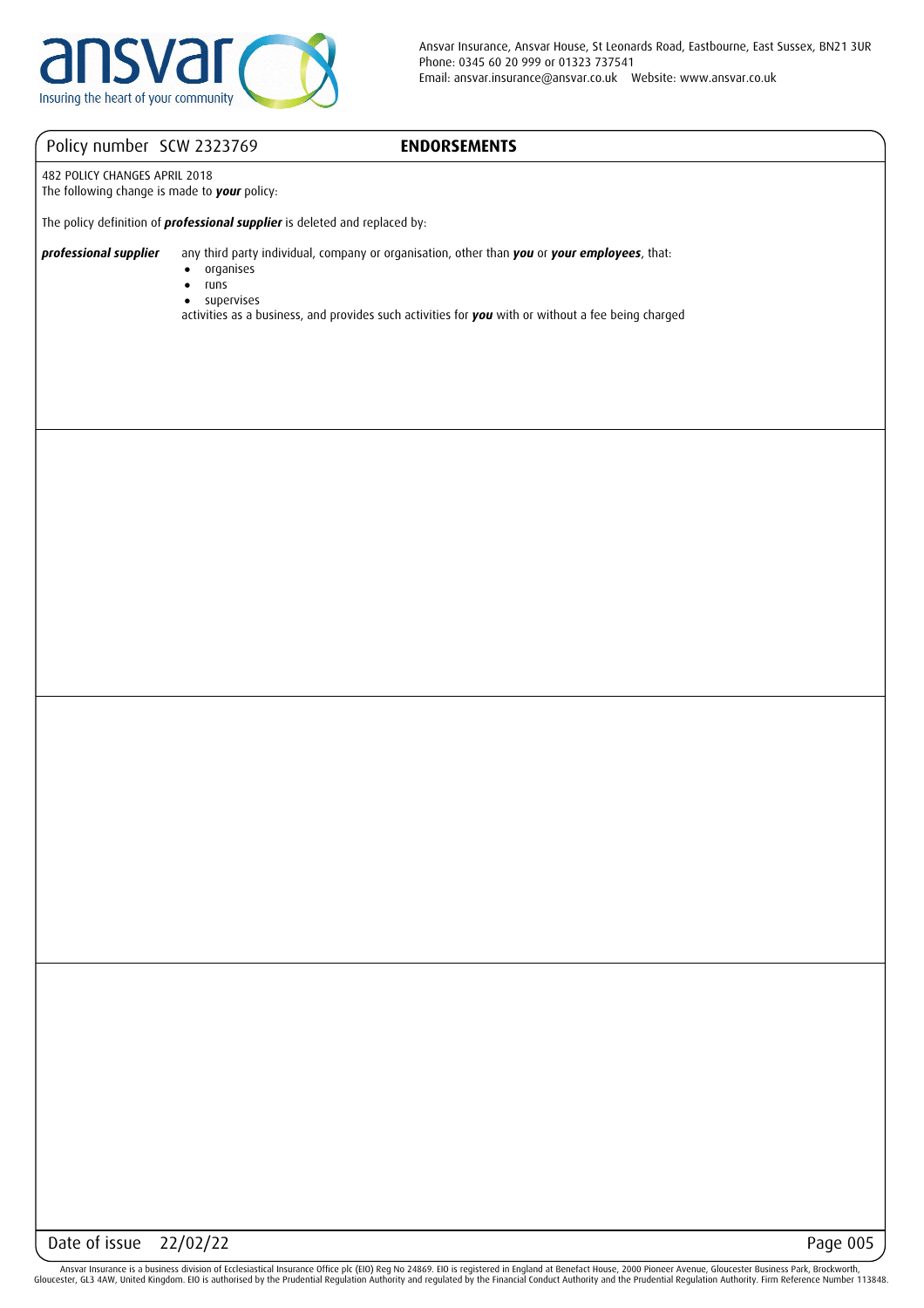## **ENDORSEMENTS**

#### 215 ACTIVITIES

- 1. Subject to the terms, exceptions and conditions of the policy, the definition of *your activities* is deemed to include:
- attendance at trade shows, exhibitions, conferences, meetings and seminars ●
- clerical and associated office administration work  $\bullet$
- fundraising events and recreational activities not exceeding an attendance of 500 persons at any one time ●
- but not any activity which is otherwise excluded in '2. EXCLUDED ACTIVITIES (PUBLIC AND PRODUCTS LIABILITY)' below.

2. EXCLUDED ACTIVITIES (PUBLIC AND PRODUCTS LIABILITY)

The following exclusions are added to WHAT IS NOT COVERED under section 1:

a) Liability arising from any of the following activities:

- i. abseiling
	- aerial activities of any kind ●
	- American football or Australian rules football ●
	- climbing requiring the use of hands as well as feet (other than children's playground equipment)
	- fire walking
	- firework displays and/or bonfire events ●
	- forest school activities ●
	- glacier walking or trekking  $\bullet$
	- Gaelic football ●
	- gorge walking and the like ●
- 
- 
- ii. football where:
	- *your* football team(s) is (are) participating in a league system (including official training and practice sessions)
	- *you* manage, control or organise a football league system.
- iii. water activities (other than swimming, snorkelling, surfing, windsurfing or the use of non-mechanically propelled watercraft not exceeding nine metres in length whilst operated on inland waterways only or within three miles of the coast provided they are not used in any white water activity).
- b) Liability arising from any activity that involves the use of:
	- airborne lanterns  $\bullet$
	- bicycles other than for normal road use ●
	- cables or wires ●
	- elastic ropes ●
	- fireworks or explosive items ●
	- land, kite or fly boards of any kind ●
	- land, sand or ice yachts of any kind ●
	- motorised fairground rides ●
	- roller blades ●
	- sandboards ●
- skates ●
- skateboards ●

gymnastics

● ● ●  $\bullet$ ● ●  $\bullet$ ●

●

rugby

parkour or freerunning professional sport of any kind racing or time trials (other than on foot)

caving and potholing weightlifting.

horse, pony or donkey riding of any kind martial arts or fighting sports of any kind

underground activities of any kind including but not limited to

- skis ●
- sleds ●
- snowboards snow tubes of any kind ● ●
- toboggans  $\bullet$
- water based play inflatables ●
- weaponry. ●

- 
- c) Liability arising from any activity that involves the ownership, possession or use by *you* or on *your* behalf, or by any person entitled to cover under this section, of any:
	- motor car, van, lorry, motor unit of an articulated lorry, coach, bus, mini-bus, quad bike, go-kart, motorcycle, motor tricycle, motor scooter or moped ●
	- trailer used for carrying people (whether fare paying or not) ●
	- for which compulsory motor insurance or security is not required.

d) Liability, other than liability relating to *products*, for any *mobility equipment* hired or loaned out by *you*.

3. PROFESSIONAL SUPPLIERS CONTINGENCY EXTENSION (PUBLIC AND PRODUCTS LIABILITY)

Section 1, subject to its terms, exceptions and conditions, extends to cover the following specified activities whilst under the overall control of any *professional supplier* subject to the special requirement for Insurance Checks for Professional Suppliers of Activities:

- abseiling ●
- aerial runways ●
- air rifle shooting ●
- archery ●
- assault courses ●
- BMX riding  $\bullet$
- clay pigeon shooting ●
- climbing wall ●
- climbing with ropes ●
- dry slope skiing or boarding ●
- go-karting  $\bullet$
- horse, pony or donkey riding  $\bullet$
- ice skating ●
- inflatable play equipment  $\bullet$
- javelin throwing  $\bullet$
- land, kite or fly surfing or boarding  $\bullet$
- land, sand or ice yachting ●
- motorised fairground rides
- paint-balling ●

●

- roller blading roller skating  $\bullet$  $\bullet$
- rope courses
- skateboarding ● ●
- weightlifting ●
- zip wires  $\bullet$
- zorbing.
- ●

Ansvar Insurance is a business division of Ecclesiastical Insurance Office plc (EIO) Reg No 24869. EIO is registered in England at Benefact House, 2000 Pioneer Avenue, Gloucester Business Park, Brockworth Gloucester, GL3 4AW, United Kingdom. EIO is authorised by the Prudential Regulation Authority and regulated by the Financial Conduct Authority and the Prudential Regulation Authority. Firm Reference Number 113848.

gymnastics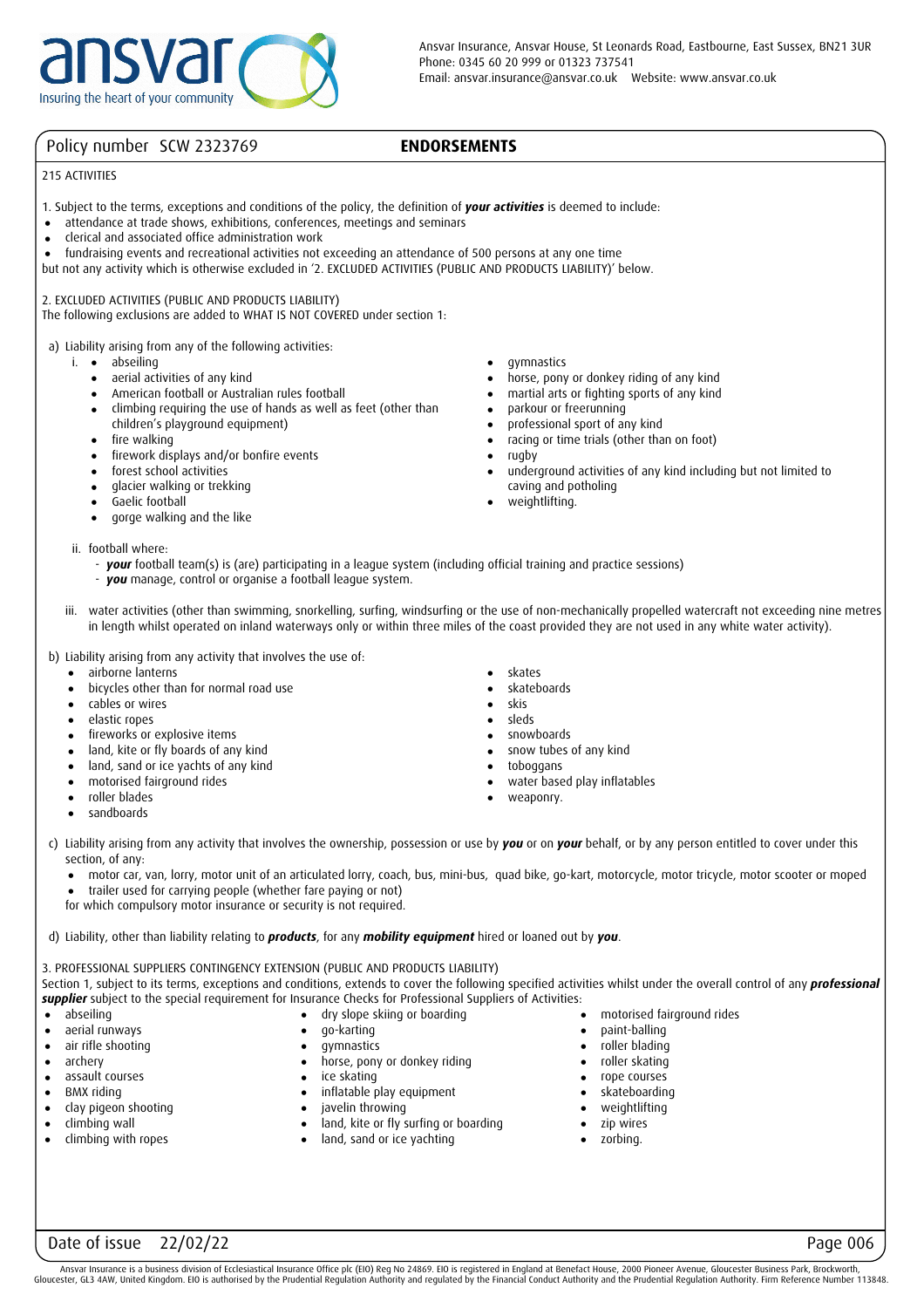

## **ENDORSEMENTS**

317 POLICY CHANGES SEPTEMBER 2020 (EXCLUSION OF INFECTIOUS OR COMMUNICABLE DISEASE) The following changes are made to this policy:

- 1. The policy definition of *specified disease* is deleted and of no further effect.
- 2. The following definition is added to this policy:

*infectious or communicable disease* any disease, pandemic or epidemic including but not limited to any:

- virus ●
- bacterium ●
- parasite
- other organism or infectious matter
- mutation or variation to any of the above
- whether:
- living or dead ●
- natural or artificial ●
- officially declared an epidemic or pandemic or not
- transmitted by any direct or indirect means (whether asymptomatic or not)
- 3. The following changes are made to section 5 (Business Interruption):
	- a) Removal of Specified diseases cover applicable to any section of the policy covering business interruption, loss of income, loss of revenue, consequential loss or rental income. Any extension that provides cover for specified diseases, murder, suicide, food poisoning, defective sanitation & vermin is deleted and replaced with the following:

#### WHAT IS COVERED

- 1 FOOD POISONING, DEFECTIVE SANITATION, VERMIN, MURDER OR SUICIDE
	- a) poisoning caused by food or drink provided
	- b) any accident causing defects in drains or other sanitary arrangements, at the *premises*, which causes restrictions in the use of the *premises* on the order or advice of the competent local authority
	- c) any discovery of pests or vermin at the *premises*
	- d) murder, rape or suicide at the *premises*.

The most *we* will pay for any *claim* is the Business Interruption sum insured shown in the schedule or £25,000, whichever is less.

The *indemnity period* in respect of this extension only is re-defined as follows:

the period beginning with the date from which the restrictions on the *premises* are applied (or in the case of cover c) pests or vermin or d) murder, rape or suicide with the date of occurrence) and ending not later than 3 months thereafter during which the results of *your activities* are affected because of the occurrence.

#### WHAT IS NOT COVERED

- 1. Costs incurred in the cleaning, repair, replacement, recall or checking of property.
- 2. Any occurrence that is not at the *premises*.
- 3. Any *claim* if *you* failed to comply with a special requirement and such failure caused, or increased the amount of, the loss, unless otherwise stated in the special requirement.

Continued....

#### Date of issue 22/02/22 Page 007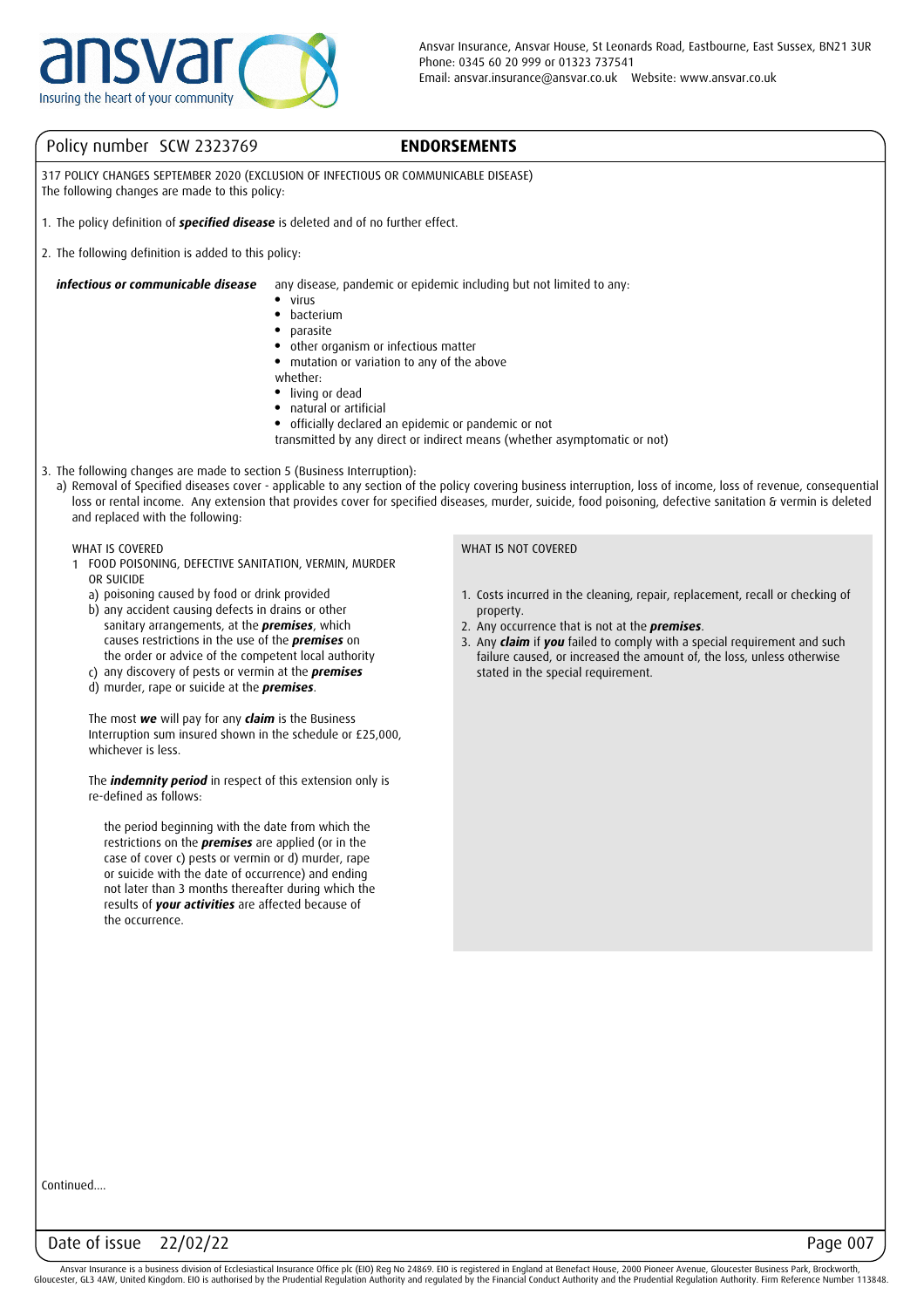

## **ENDORSEMENTS**

317 POLICY CHANGES SEPTEMBER 2020 (EXCLUSION OF INFECTIOUS OR COMMUNICABLE DISEASE) The following changes are made to this policy:

Continued....

- 3. The following changes are made to section 5 (Business Interruption):
	- b) Amendment to Bomb scare or emergency action applicable to any section of the policy covering business interruption, loss of income, loss of revenue, consequential loss or rental income. Any extension that provides cover for Bomb scare or emergency action is deleted and replaced with the following:

#### WHAT IS COVERED

- 2 BOMB SCARE OR EMERGENCY ACTION
	- closure of the *premises* by a competent authority due to: a) bomb scare, or
	- b) an emergency that could endanger human life or neighbouring property.

The most *we* will pay is £2,500 for any *claim*.

WHAT IS NOT COVERED Any:

a) closure of less than 4 hours duration

- b) *premises* in Northern Ireland
- c) closure of the *premises* by the competent local authority as a result of an occurrence of food poisoning, defective drains or other sanitary arrangements or pests or vermin.
- 4. General exclusion of infectious or communicable disease The following general exclusion is added to this policy:

This policy does not cover:

#### INFECTIOUS OR COMMUNICABLE DISEASE

loss, **damage**, liability, cost, expense or any other sum of whatsoever nature directly or indirectly caused by, resulting from, arising out of or related to or contributed to by:

- a) any *infectious or communicable disease* including but not limited to:
- i. the fear of a threat (whether actual or perceived) from an *infectious or communicable disease*
- ii. contamination or fear of contamination (whether actual or perceived) of property by an *infectious or communicable disease* but this shall not exclude direct physical loss or physical damage to insured property at the *premises* occurring during the *period of insurance* resulting directly or indirectly from, or caused by, a peril otherwise insured by this policy
- b) any action taken or failure to take action to prevent, control or respond to any *infectious or communicable disease*.

Provided that:

- this exclusion applies regardless of any concurrent or contributory cause or event or occurrence in any sequence with any other cause or event
- $\bullet$ in the event of any conflict between this exclusion and any other provision of this policy this exclusion shall always apply and take precedence over any such other provision
- where *we* apply this exclusion the burden of proving the contrary shall be upon *you*
- this exclusion applies to all sections and extensions of this policy except those sections or extensions (where available and insured by this policy) noted below:
	- a) Employers' Liability

b) Public Liability

- g) Trustees' and Directors' Indemnity h) Directors and Officers Liability
- i) Personal Accident
- c) Medical Malpractice
- d) Reputational Risks j) Legal Expenses k) Terrorism.
- e) PR Crisis Communication f) Professional Indemnity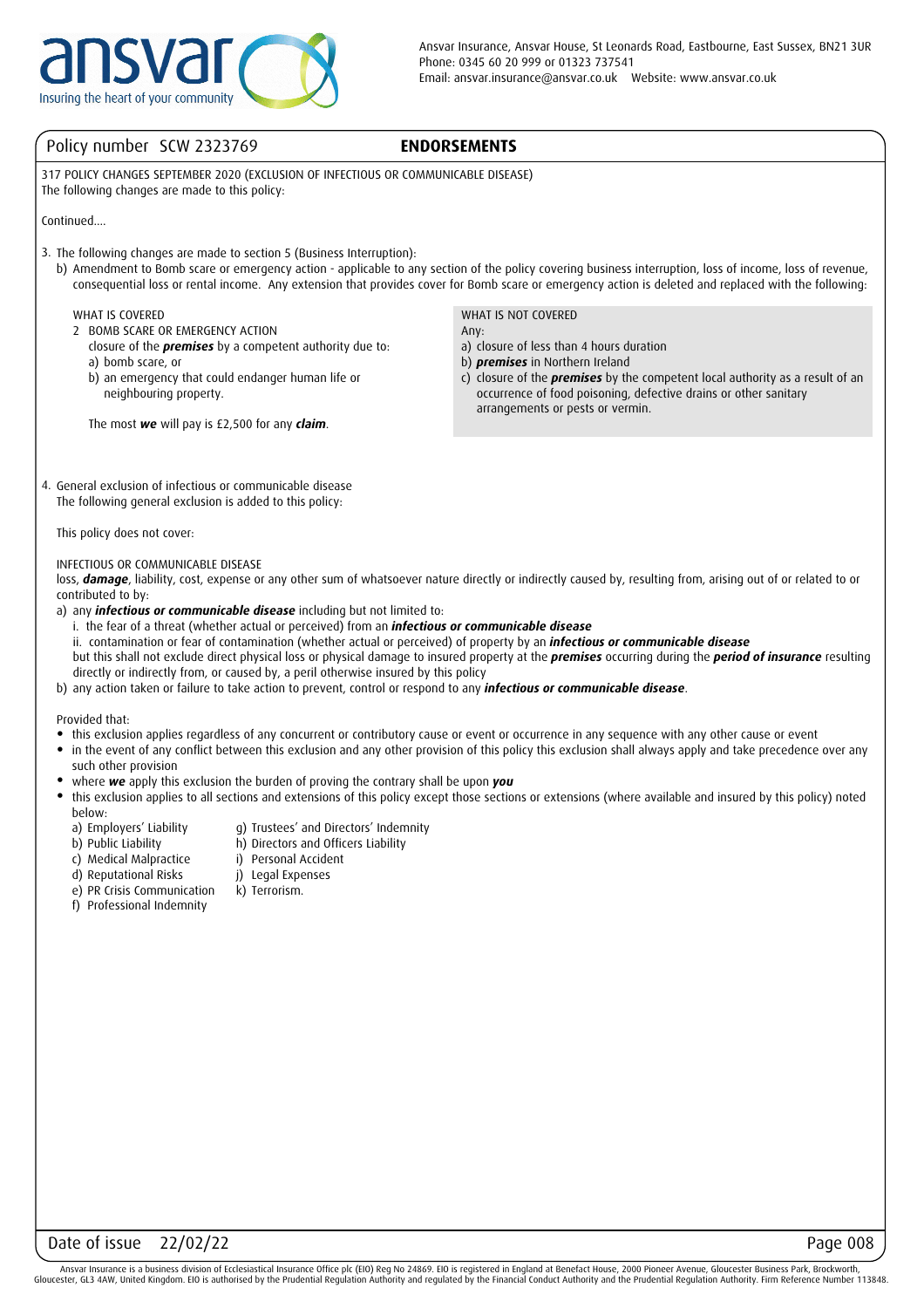## **ENDORSEMENTS**

331 CYBER EXCLUSIONS AND DATA PROTECTION EXTENSION LIMIT

1. The following definitions are added to this policy:

| computer system   | any computer, hardware, software, communications system, electronic device (including, but not limited to, smart phone, laptop,<br>tablet, wearable device), server, cloud or microcontroller including any similar system or any configuration of the aforementioned<br>and including any associated input, output, data storage device, networking equipment or back-up facility |
|-------------------|------------------------------------------------------------------------------------------------------------------------------------------------------------------------------------------------------------------------------------------------------------------------------------------------------------------------------------------------------------------------------------|
| cyber act         | any unauthorised, malicious or criminal act or series of related unauthorised, malicious or criminal acts regardless of time and<br>place, or the threat or hoax thereof involving access to, processing of, use of, or operation of any computer system                                                                                                                           |
| cyber incident    | a) any error or omission, or series of related errors or omissions involving access to, processing of, use of, or operation of any<br>computer system, or<br>b) any partial or total unavailability, or failure, or series of related partial or total unavailability or failures, to access, process, use or<br>operate any computer system                                       |
| data              | information, facts, concepts, code or any other information of any kind that is recorded or transmitted in a form to be used,<br>accessed, processed, transmitted or stored by a computer system                                                                                                                                                                                   |
| time element loss | business interruption, contingent business interruption or any other consequential losses                                                                                                                                                                                                                                                                                          |

The policy General Exclusion for Electronic Risks is deleted and replaced by:

(Applicable to the whole policy unless *we* say otherwise)

2. This policy does not cover:

CYBER LOSS (PROPERTY)

- 1. Notwithstanding any provision to the contrary within this policy or any endorsement thereto, this policy excludes all loss, damage, liability, cost or expense of whatsoever nature directly or indirectly caused by, contributed to by, resulting from, arising out of or in connection with:
	- a) any unauthorised access to, or loss of, alteration of, or damage to, or a reduction in the functionality, availability or operation of a **computer system** or any unauthorised access to, or modification of, *data*.

Notwithstanding the provisions of this sub-paragraph 1. a) and subject to all other terms and conditions and exclusions contained in this policy, this policy will provide cover for physical loss of, or physical damage to, property insured under this policy (not including *data*) and any *time element loss* directly resulting therefrom where such physical loss, or physical damage, is directly occasioned by any of the following perils provided always that such perils are otherwise insured by this policy:

- i. Fire, lightning or explosion
- ii. Impact by aircraft or vehicle or animal or falling objects
- iii. Wind, storm, hail, tornado, cyclone, hurricane, earthquake, volcano, tsunami, flood, freeze or weight of snow
- iv. Escape of water or oil
- v. Riot or civil commotion
- vi. Subsidence, heave or landslip
- vii. Theft or loss of insured property caused by persons physically present at both the time and location of such theft or loss
- viii. Vandalism or malicious acts causing physical damage to insured property caused by persons physically present at both the time and location of such damage
- ix. Accidental damage to insured property caused by persons physically present at both the time and location of such damage
- b) any loss of use, reduction in functionality, repair, replacement, restoration or reproduction of any *data* including any amount pertaining to the value of such *data*

Notwithstanding the provisions of this sub-paragraph 1. b) in the event that hardware or the data storage device of a *computer system* insured under this policy sustains physical damage caused by a peril described in the proviso to paragraph 1. a) above which results in damage to, or loss of, *data* stored on that hardware or the data storage device, then the damage to, or loss of, such *data* shall be recoverable hereunder and the basis of valuation for the recovery of the damaged or lost *data* under this policy shall be limited to the cost of reproducing *data*, provided that such costs are otherwise indemnifiable under this policy.

Such costs shall include all reasonable and necessary expenses incurred in recreating, gathering and assembling such *data* but shall not include the value of the *data* whether to the *insured* or any other party even if such *data* cannot be recreated, gathered or assembled

Continued....

## Date of issue 22/02/22 Page 009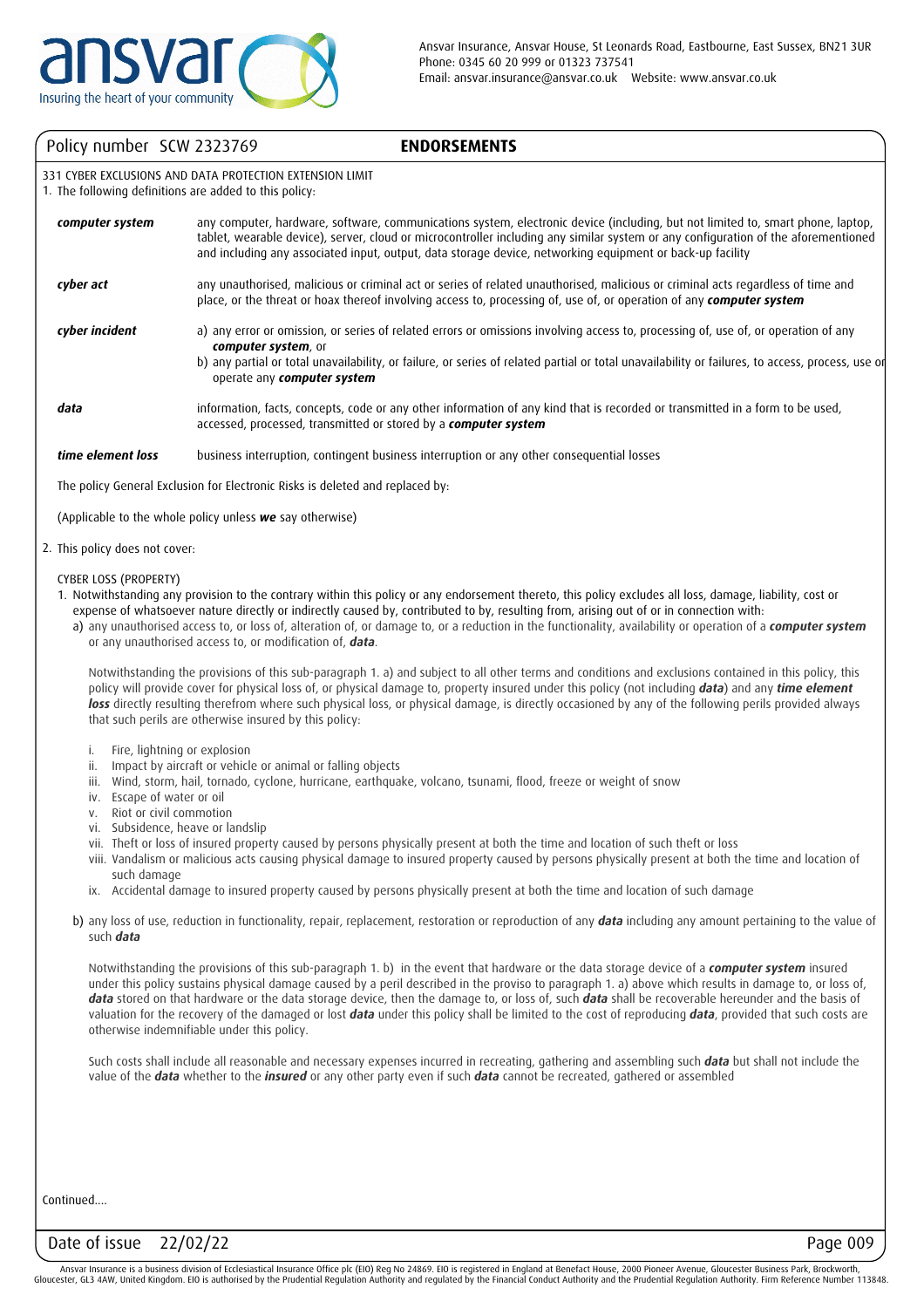## **ENDORSEMENTS**

331 CYBER EXCLUSIONS AND DATA PROTECTION EXTENSION LIMIT

Continued....

2. The policy General Exclusion for Electronic Risks is deleted and replaced by:

(Applicable to the whole policy unless *we* say otherwise)

This policy does not cover:

CYBER LOSS (PROPERTY)

1. Notwithstanding any provision to the contrary within this policy or any endorsement thereto, this policy excludes all loss, damage, liability, cost or expense of whatsoever nature directly or indirectly caused by, contributed to by, resulting from, arising out of or in connection with:

c) any:

- i. unauthorised appropriation of *data*
- ii. unauthorised transmission of *data* to any Third Party
- iii. misrepresentation or use or mis-use of *data*
- iv. operator error in respect of *data*

d) any threat to carry out or perpetrate a hoax in respect of anything described in sub-paragraphs 1. a) - 1.c) above

e) any action taken, or failure to take action, to prevent, control, limit or respond to anything described in sub-paragraphs 1. a) - 1. d) above.

This exclusion applies to all sections and extensions of this policy except those sections or extensions (where available and insured by this policy) noted below:

- a) Employers' Liability
- b) Public Liability
- c) Medical Malpractice
- d) Reputational Risks
- e) Professional Indemnity
- $\mathbb{D}$ m) Computer Equipment Equipment Breakdown

h) Personal Accident

Legal Expenses Terrorism Cyber

f) g) Directors' and Officers' Liability Trustees' and Directors' Indemnity

3. The following cyber exclusion is added to WHAT IS NOT COVERED under each of sections 1 (Public and Products Liability) and 7 (Employers' Liability):

No indemnity will be provided in respect of any loss, damage, liability, claim, cost or expense of whatsoever nature directly or indirectly caused by, contributed to by, resulting from, arising out of, or in connection with, any *cyber act* or *cyber incident* including but not limited to any action taken in controlling, preventing, suppressing or remediating any *cyber act* or *cyber incident* regardless of any other cause or event contributing concurrently or in any other sequence thereto.

This exclusion will not apply to legal liability to pay damages and *costs and expenses* resulting from:

i) j) k)

- a) statutory liability under the Employers' Liability cover,
- b) liability caused by or arising out of a *cyber act* or a *cyber incident* that results in *bodily injury* to third parties or physical damage to third party material property

c) liability arising under extension 8 Data Protection of section 1.

Any loss, damage, liability, claim, cost or expense of whatsoever nature directly or indirectly caused by, contributed to by, resulting from, arising out of, or in connection with, any loss of use, reduction in functionality, repair, replacement, restoration or reproduction of any *data* including any amount pertaining to the value of such *data* is not covered and is not considered as physical loss or damage for the purposes of this exclusion.

4. Amended limit - Data Protection extension (Public and Products Liability)

Under extension 8 Data Protection of section 1, wherever shown in this policy or any other endorsement in the schedule, the most *we* will pay, is deleted and replaced by:

The most *we* will pay is:

- £1,000,000 for any *claim*, and for all *claims* in any one *period of insurance*, for damages and *costs and expenses* following civil cases against *you* for material and non-material damage
- £100,000 for any *claim*, and for all *claims* in any one *period of insurance*, for defence and prosecution costs awarded against *you* following criminal cases.

Continued....

## Date of issue 22/02/22 Page 010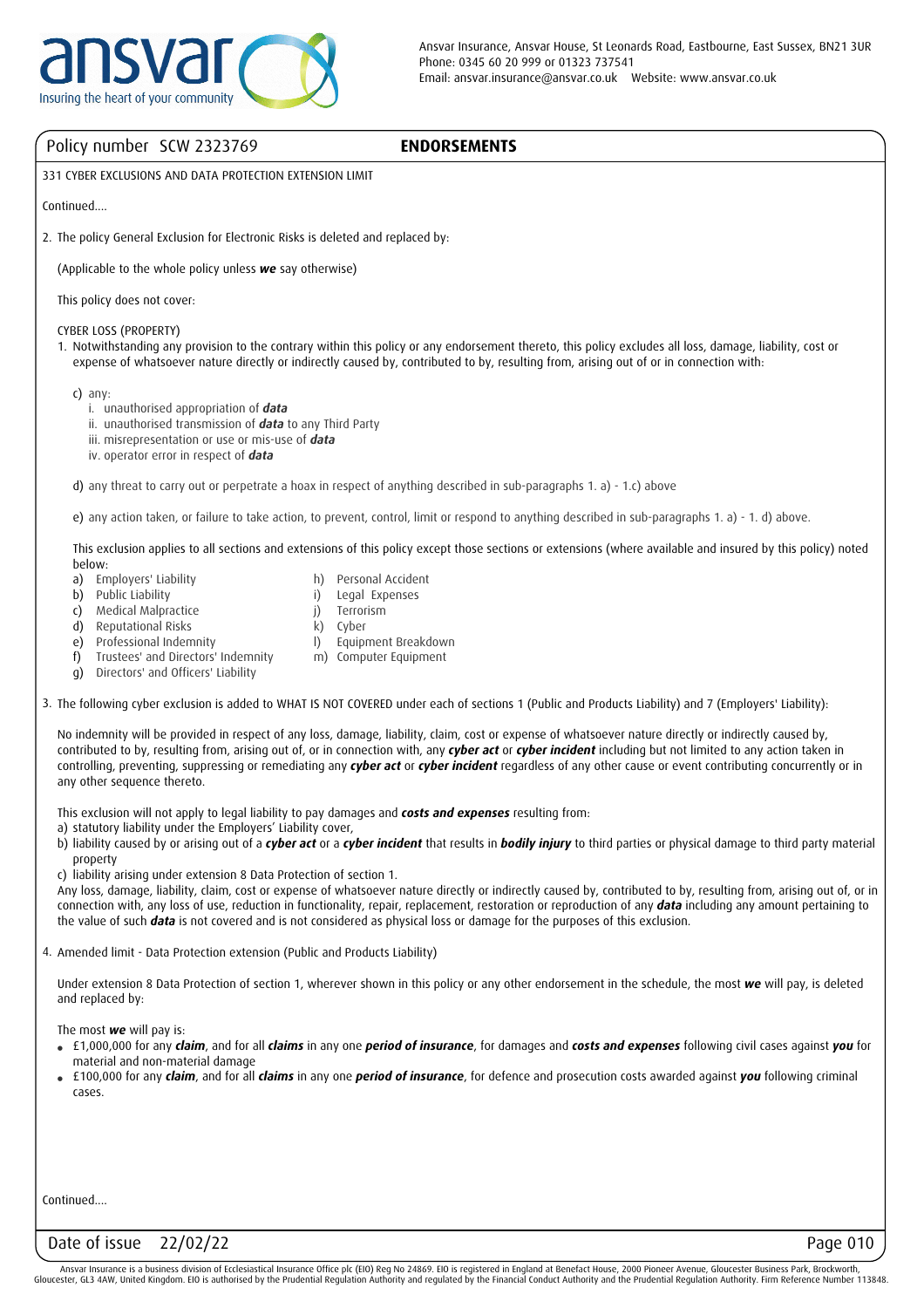

#### **ENDORSEMENTS**

331 CYBER EXCLUSIONS AND DATA PROTECTION EXTENSION LIMIT

Continued....

- 5. The following changes are made to WHAT IS NOT COVERED under section 8 (Professional Indemnity):
	- a) The following cyber exclusion is added:
		- We do not cover any liability under this section of the policy for, or directly or indirectly arising out of, or in any way connected with: i. any loss, damage, liability, claim, cost or expense of whatsoever nature directly or indirectly caused by, contributed to by, resulting from, arising out
		- ii. any loss of use, reduction in functionality, repair, replacement, restoration or reproduction of any *data* including any amount pertaining to the value of of, or in connection with, any *cyber act* or *cyber incident* including, but not limited to, any action taken in controlling, preventing, suppressing or remediating any *cyber act* or *cyber incident* regardless of any other cause or event contributing concurrently or in any other sequence thereto
		- such *data*

Notwithstanding the above, no cover otherwise provided under this section for *claims made* arising from any negligent act, negligent error, negligent omission or negligent breach of duty committed in the conduct of *your activities* shall be restricted solely due to the use of a *computer system* or *data*.

- b) Exclusion 2. a) is deleted and replaced by:
	- 2. Liability directly or indirectly arising from:

a) any *bodily injury* to any person or *damage* to, or destruction of, or loss of, including loss of use of, any property, unless directly caused by any negligent act, negligent error, negligent omission or negligent breach of duty

6. The following cyber exclusion is added to WHAT IS NOT COVERED under section 9 (Trustees' and Directors' Indemnity):

No indemnity will be provided in respect of:

- a) any loss, damage, liability, claim, cost or expense of whatsoever nature directly or indirectly caused by, contributed to by, resulting from, arising out of, or in connection with, any *cyber act* or *cyber incident* including but not limited to any action taken in controlling, preventing, suppressing, or remediating any *cyber act* or *cyber incident* regardless of any other cause or event contributing concurrently or in any other sequence thereto
- b) any loss of use, reduction in functionality, repair, replacement, restoration, or reproduction of any *data* including any amount pertaining to the value of such *data*

However, this exclusion shall not apply to *claims made* which a *trustee or director* becomes legally liable to pay as damages and *costs and expenses* arising from any *wrongful act* involving access to, processing of, use of, or operation of, any *computer system* or *data*.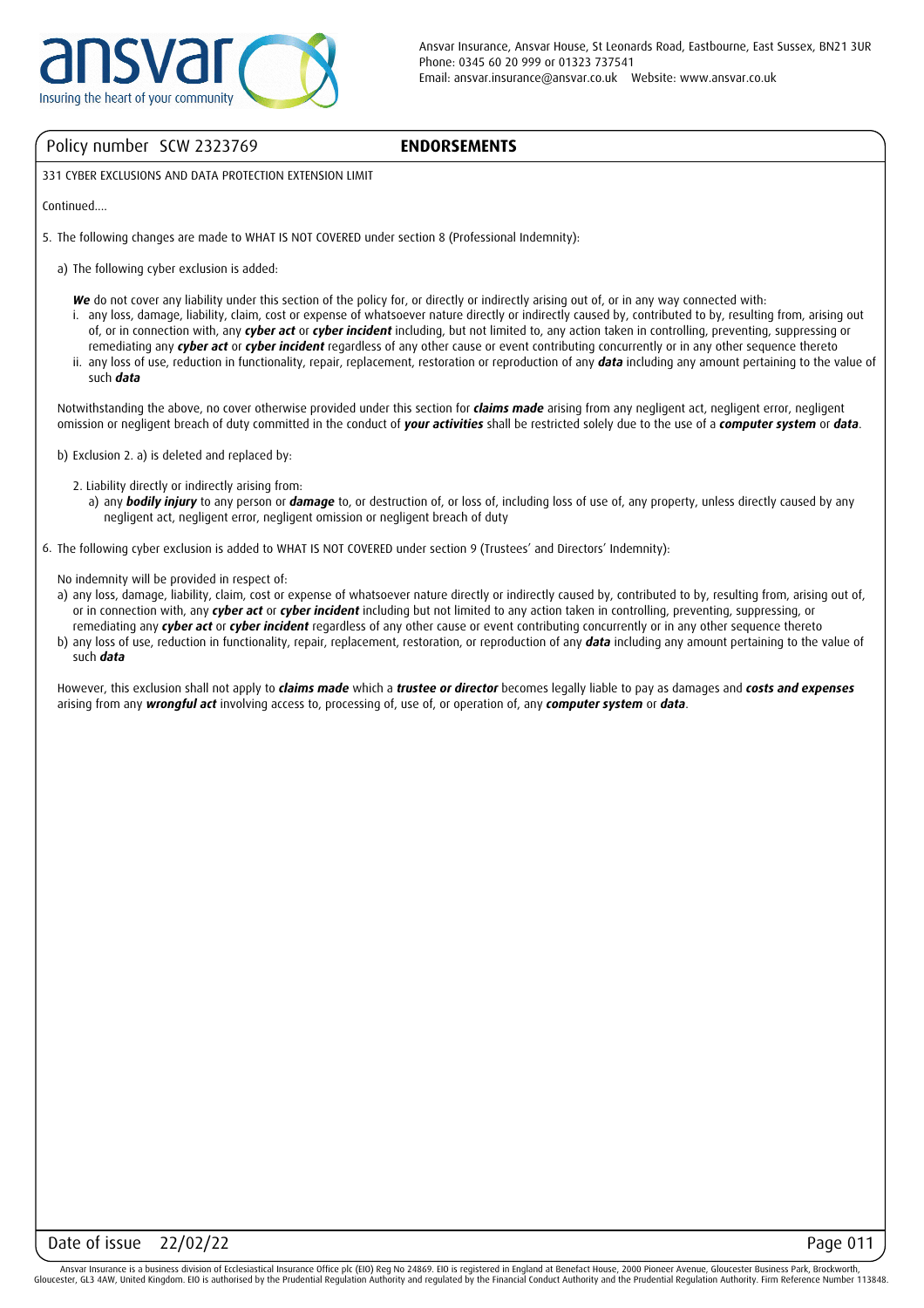

#### **ENDORSEMENTS**

453 COSTS IN ADDITION AND CONTRACTUAL LIABILITY AMENDMENTS The following changes are made to section 1 (Public and Products Liability):

A. Any payment for *costs and expenses* under this section, including any of its extensions, is now in addition to the limits stated in the policy wording or the schedule, other than in respect of any:

a) *claim*:

- i. arising from *terrorism*
- ii. under the following extensions:
	- 6 Wrongful Arrest
	- 8 Data Protection Act
	- 9 Libel and Slander
- in which circumstances the *costs and expenses* is included within the indemnity limit, or extension limit, to which the *claim* applies
- b) extension that only covers *costs and expenses*, in which circumstances the extension limit will apply.
- B. The Claims settlement for Public and Products Liability is deleted and restated as follows:

Claims settlement for Public and Products Liability LIMITS

#### The most *we* will pay:

a) under this section, including any extension to this section not stated in b) below:

- i. for damages in respect of:
	- all *claims* in any one *period of insurance* caused by *products* or arising from pollution or contamination ●
	- any *claim* for liability other than relating to a *claim* for *terrorism*, *products*, pollution or contamination ●
- ii. for damages and *costs and expenses* in respect of any *claim* (and all *claims* happening during any *period of insurance* caused by *products*) which is directly or indirectly caused by or results from, or is in connection with *terrorism* (if *we* allege that the *bodily injury* or *damage* has resulted from *terrorism* the burden of proving the contrary shall be upon *you*) or any action taken in controlling, preventing, suppressing or in any way relating to *terrorism*, is £5,000,000 or, if lower

is the indemnity limit shown in the schedule, or any limitation stated within an extension, whichever is less.

*Costs and expenses* will be paid in addition to the indemnity limit unless *we* have stated otherwise.

- b) under any extension to this section which relates to *costs and expenses* only, including Court Attendance Expenses, is the limit stated in the extension which is in addition to the indemnity limit stated in a) above.
- c) for damages in respect of any *claim* under the Cross Liabilities extension in total to all parties is the indemnity limit shown in the schedule, or any limitation stated within an extension, whichever is less.
- C. Exclusion 4 relating to liability arising from an agreement is deleted and replaced by the following:
	- 4. Liability arising from an agreement in respect of *products* or contract work executed by *you* unless liability would have existed without the agreement.
- D. The following exclusion is added to extension 7 Second-hand Goods (Products Liability):
	- 3. Liability arising from an agreement unless liability would have existed without the agreement.

Ansvar Insurance is a business division of Ecclesiastical Insurance Office plc (EIO) Reg No 24869. EIO is registered in England at Benefact House, 2000 Pioneer Avenue, Gloucester Business Park, Brockworth Gloucester, GL3 4AW, United Kingdom. EIO is authorised by the Prudential Regulation Authority and regulated by the Financial Conduct Authority and the Prudential Regulation Authority. Firm Reference Number 113848.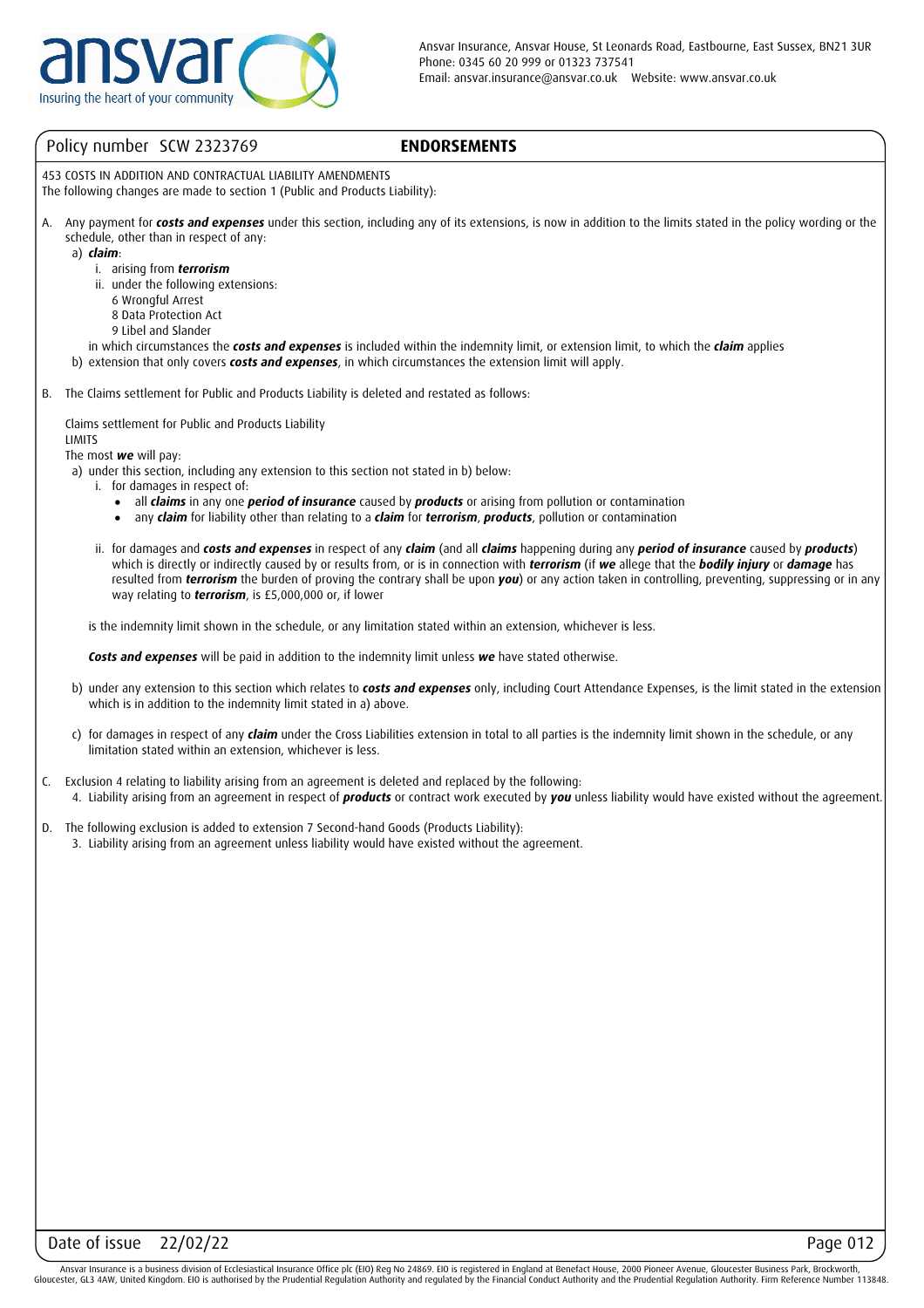

## **ENDORSEMENTS**

483 POLICY CHANGES MAY 2018

The following changes are made to *your* policy:

A. Under section 1 (Public and Products Liability), extension 8 for data protection is deleted and is replaced by the following:

#### WHAT IS COVERED

8 DATA PROTECTION The following definition applies to this extension:

#### *data protection legislation*

the Data Protection Act 1998 or any subsequent legislation that specifically replaces this act

a) *We* will pay all amounts which *you* become legally liable to pay as:

- damages and *costs and expenses* following civil cases against *you* for material and non-material damage, and ●
- defence and prosecution costs awarded against *you* following criminal cases ●

resulting from any breach or alleged breach of *data protection legislation* happening during the *period of insurance* in connection with *your activities*.

 b) In the event that any policy of insurance in force immediately prior to this extension expressly provided cover for *data protection legislation* on the basis of an indemnity for claims made during the period of insurance and in the event that a claim first made against *you* in the period of insurance in respect of *data protection legislation* then the indemnity provided by this extension is extended to indemnify *you*.

The most *we* will pay for:

- any *claim* for damages and *costs and expenses* following civil cases against *you* is the indemnity limit shown in the schedule ●
- all *claims* in any one *period of insurance* for defence and prosecution costs awarded against *you* following criminal cases is £100,000. ●

WHAT IS NOT COVERED

- 1. Fines or penalties.
- 2. Punitive, exemplary, aggravated or multiplied damages.
- 3. Liquidated damages.
- 4. Costs of replacing, reinstating, rectifying, erasing, blocking or destroying any personal data.
- 5. Liability arising:
	- a) from or caused by a deliberate or intentional act or omission by *you*
	- b) out of circumstances which may give rise to a *claim* or prosecution which have been notified to or ought to have been notified to previous insurers or which were known to *you* at the inception of this extension.
- 6. Legal liability where indemnity is provided by any other insurance.

#### Any *claims*:

- a) not insured by this extension
- b) or notices that may give rise to a *claim*, advised to *us* later than twenty-eight days after *you* have received a claim or notice against *you*.

B. Under section 8 (Professional Indemnity) the following additional exclusion is added to WHAT IS NOT COVERED:

Liability directly or indirectly arising from any regulatory or disciplinary investigations or proceedings.

C. Under section 11 (Legal Expenses) the following exclusion is added to WHAT IS NOT COVERED:

All *insured incidents* do not cover any claims relating to the loss, alteration, corruption or distortion of, or damage to, stored personal data and claims relating to a reduction in the functionality, availability or operation of stored personal data resulting from hacking (unauthorised access), malicious or negligent transfer (electronic or otherwise) of a computer programme that contains any malicious or damaging code, computer virus or similar mechanism

Continued...

## Date of issue 22/02/22 Page 013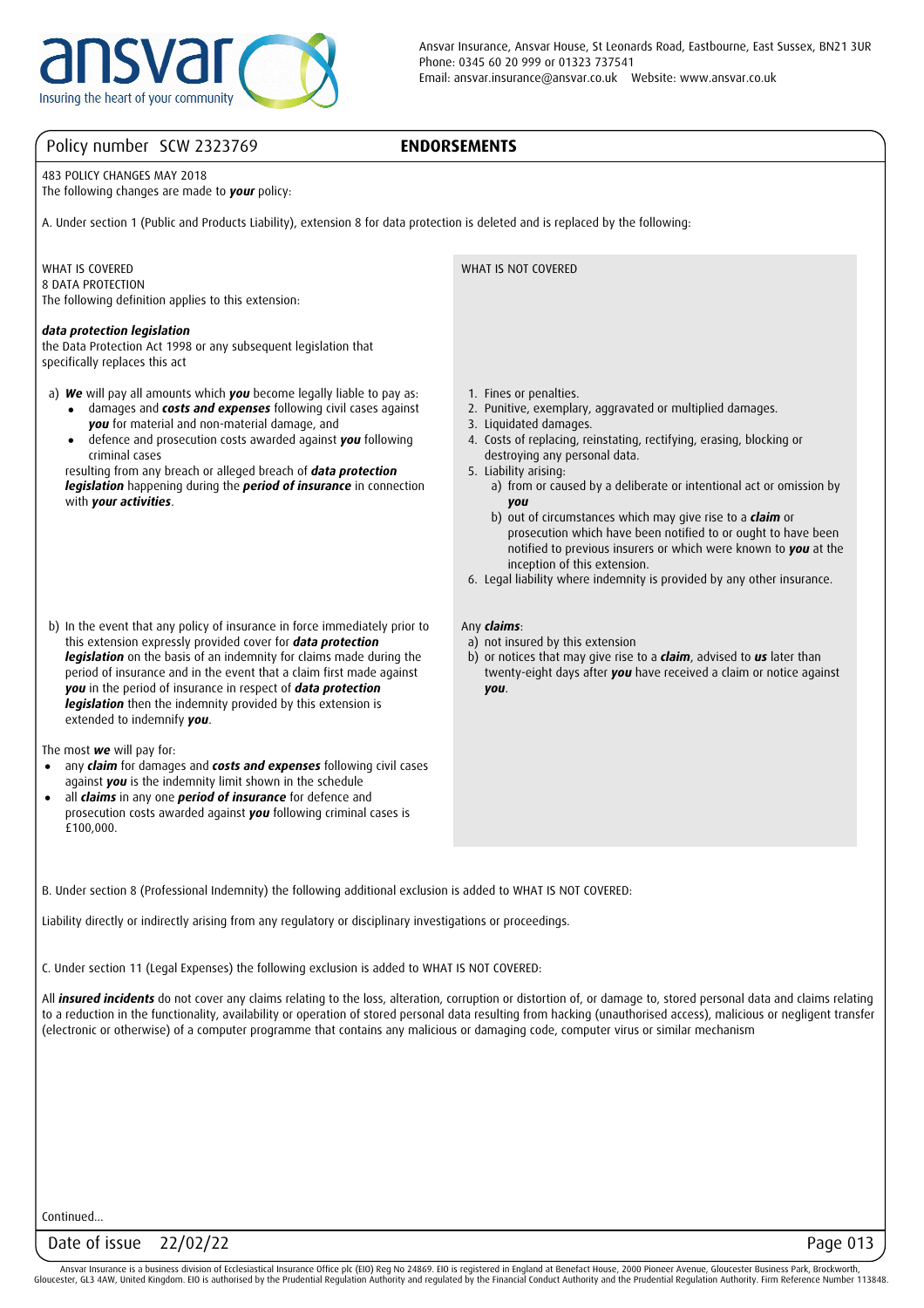

## **ENDORSEMENTS**

483 POLICY CHANGES MAY 2018

The following changes are made to *your* policy:

Continued...

D. Under section 11 (Legal Expenses) the following changes are made effective from 25th May 2018:

i. All terms relating to Data protection and Information Commissioner registration shown within insured incident 2 (LEGAL DEFENCE) are deleted.

ii. Cover for Data Protection is replaced by the following:

# WHAT IS COVERED

1 LEGAL DEFENCE

 c) *Costs and expenses*: DATA PROTECTION

for defending the *insured person's* legal rights in respect of civil action taken against the *insured person* for compensation under data protection legislation when handling personal data in their capacity as a data controller and/or a data processor by:

1. an individual

*We* will also pay any compensation award up to the indemnity limit shown in the schedule in respect of such a claim

 2. a data controller and/or data processor which arises out of or relates to a claim made by an individual for compensation against that data controller and/or data processor *We* will not pay any compensation award in respect of such a claim.

provided that:

- A. in respect of 1. above any sum of money in settlement of a dispute is awarded by a court under a judgment made after full argument and otherwise than by consent or default or is payable under settlement approved in advance by *us*
- B. the *insured* requests that *DAS* provides cover for the *insured person*.

WHAT IS NOT COVERED

Any fines imposed by the Information Commissioner or any other regulatory and/or criminal body.

## Date of issue 22/02/22 (Final Page of Schedule) Page 014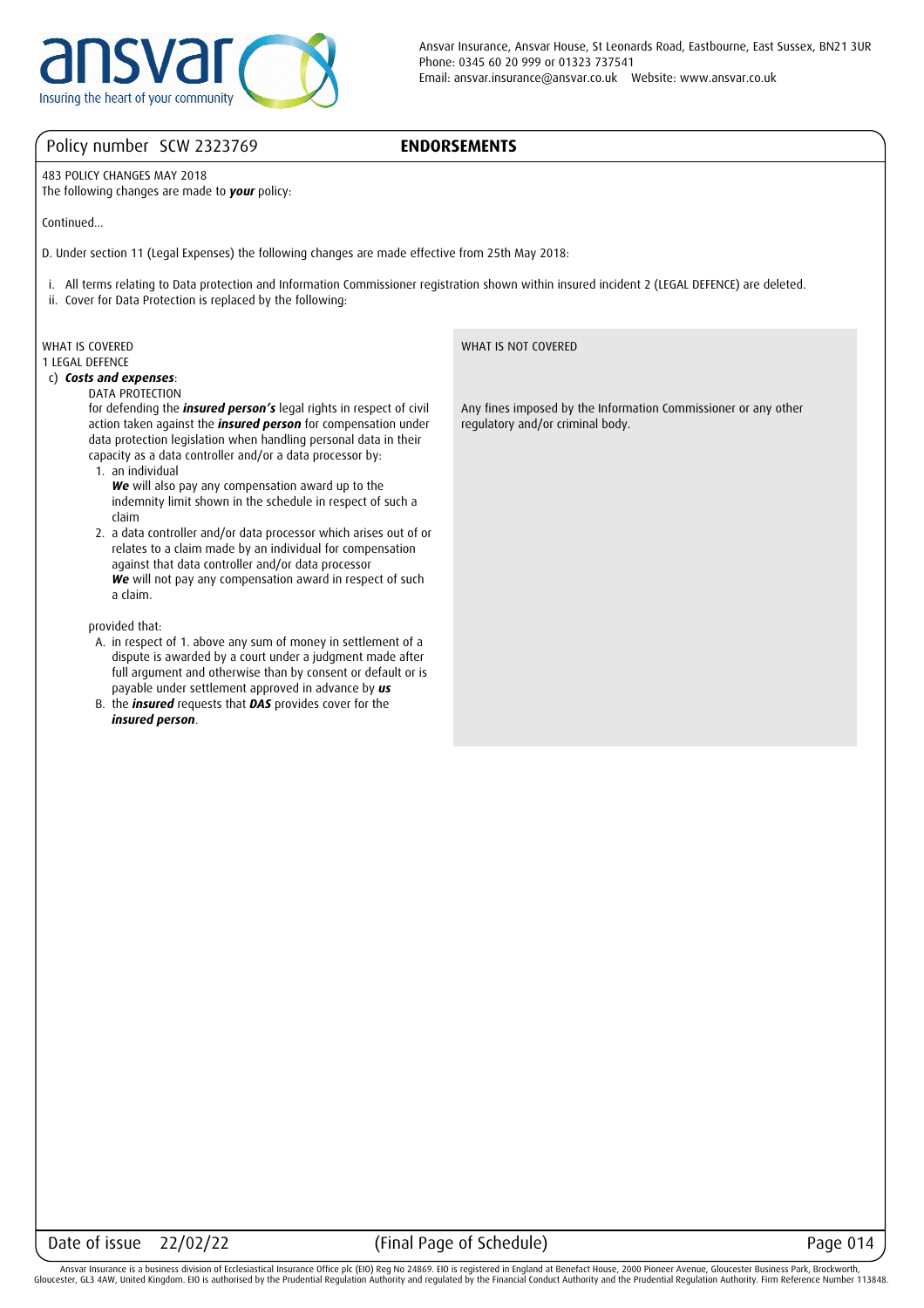

# **CERTIFICATE OF EMPLOYERS' LIABILITY INSURANCE (a)**

*(Where required by regulation 5 of the Employers' Liability (Compulsory Insurance) Regulations 1998 (the Regulations), one or more copies of this certificate must be displayed at each place of business at which the policyholder employs persons covered by the policy.)*

Policy Number:

**SCW 2323769**

1. Name of policyholder:

# **Walkabout Wrexham**

2. Date of commencement of insurance: **5th April 2022**

3. Date of expiry of insurance: **4th April 2023**

We hereby certify that subject to paragraph 2:-

- 1. the policy to which this certificate relates satisfies the requirements of the relevant law applicable in Great Britain, Northern Ireland, the Isle of Man, the Island of Jersey, the Island of Guernsey and the Island of Alderney (b)
- 2. (a) the minimum amount of cover provided by this policy is no less than £5 million (c)

For and on behalf of **ANSVAR INSURANCE**

*A business division of Ecclesiastical Insurance Office plc*

Markhars.

Mark Hews Group Chief Executive Officer

*Notes:*

- *(a) Where the employer is a company to which regulation 3(2) of the Regulations applies, the certificate shall state in a prominent place, either that the policy covers the holding company and all its subsidiaries, or that the policy covers the holding company and all its subsidiaries except any specifically excluded by name, or that the policy covers the holding company and only the named subsidiaries.*
- *(b) Specify applicable law as provided for in regulation 4(6) of the Regulations.*
- *(c) See regulation 3(1) of the Regulations and delete whichever of paragraphs 2(a) or 2(b) does not apply. Where 2(b) is applicable, specify the amount of cover provided by the relevant policy.*

## **IMPORTANT NOTICE TO POLICYHOLDERS**

Under the terms of the Employers' Liability (Compulsory Insurance) (Amendment) Regulations 2008 the requirement to display a certificate will be satisfied if it is made available in electronic form and each relevant employee to whom it relates has reasonable access to it in that form.

Certificates of Insurance must clearly state the name of the policyholder and, where applicable, make reference to insured subsidiary companies.

As required by your policy terms, any change to the name of the policyholder or the formation, acquisition or divestment of subsidiary companies must be notified to Ansvar.

If you have any associated companies you will need to have separate cover.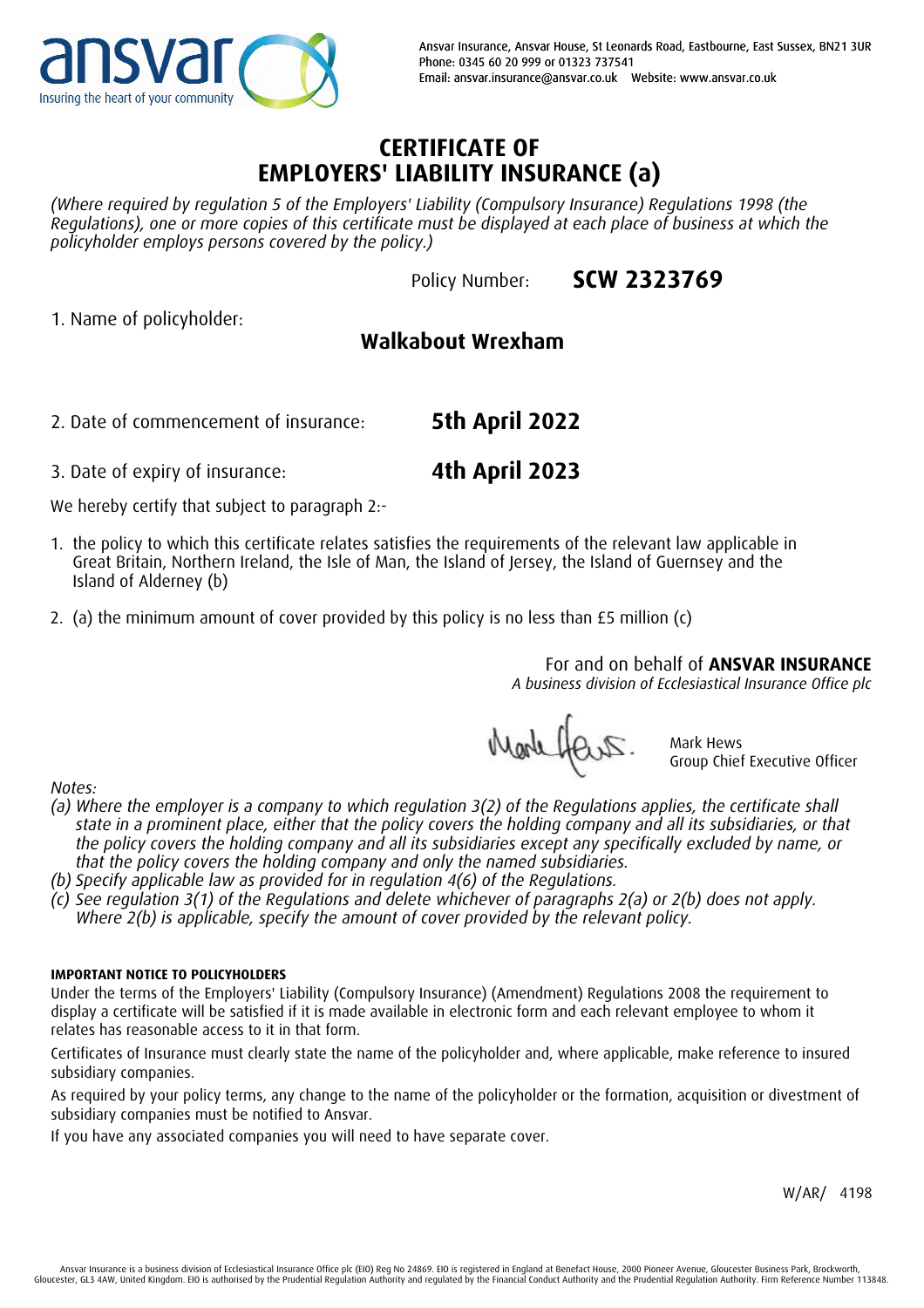

#### **Data Privacy Notice**

Your privacy is important to us. We will process your personal data in accordance with data protection laws.

Ecclesiastical Insurance Office PLC is the data controller in respect of any personal data which you provide to us or which we hold about you and any personal data which is processed in connection with the services we provide to you.

Where you provide us with personal data about a person other than yourself (such as a dependant or named person under a policy), you must inform them that you are providing their personal data to us and refer them to this notice.

To provide our insurance related services, we will collect and process your personal data such as your name, contact details, financial information and any information which is relevant to the insurance policy we are providing. In order to provide your insurance policy or when making a claim, we may also need to collect or process 'special categories of personal data' such as information relating to your health or criminal convictions or information which is likely to reveal your religious beliefs.

We process your personal data for the purposes of offering and carrying out insurance related services to you or to an organisation or other persons which you represent. Your personal data is also used for business purposes such as fraud prevention, business management, systems development and carrying out statistical and strategic analysis.

Providing our services will involve sharing your personal data with, and obtaining information about you from, our group companies and third parties such as brokers, loss adjusters, credit reference agencies, fraud prevention agencies, our service providers and professional advisors, or business partners and our regulators.

In some circumstances we may transfer your personal data to countries outside of the European Economic Area. We will put appropriate safeguards in place to ensure that your personal data is protected.

Where we have your consent, we may market our services to you or provide your personal data to our related companies or business partners for marketing purposes. You can opt out of marketing communications at any time by contacting us.

#### **Fraud Prevention**

We need to carry out fraud and anti-money laundering checks and this will involve sharing your personal data (such as your name, contact details and financial information) with credit reference and fraud prevention organisations such as the Claims and Underwriting Exchange, run by MIB. If you make a claim, we will share your personal data (to the extent necessary) with other companies including other insurers and anti-fraud organisations to prevent fraud. For the purposes of deciding whether to accept and pay a claim or any part of it, we may appoint loss adjusters or external investigation services to act on our behalf.

If false or inaccurate information is provided and fraud is identified, your personal data will be passed to fraud prevention agencies including the Insurance Fraud Register, run by the Insurance Fraud Bureau. Law enforcement agencies may access and use this information.

Please note that when carrying out any fraud prevention activities, we may need to process your special categories of data such as criminal offence information and share it with fraud prevention agencies.

#### **Further Information**

For further information on how your personal data is used and your rights in relation to your personal data please refer to our Privacy Policy at www.ansvar.co.uk/privacypolicy or contact our Data Protection Officer at Benefact House, 2000, Pioneer Avenue, Gloucester Business Park, Brockworth, Gloucester GL3 4AW or on **0345 6073274** or email compliance@ansvar.co.uk.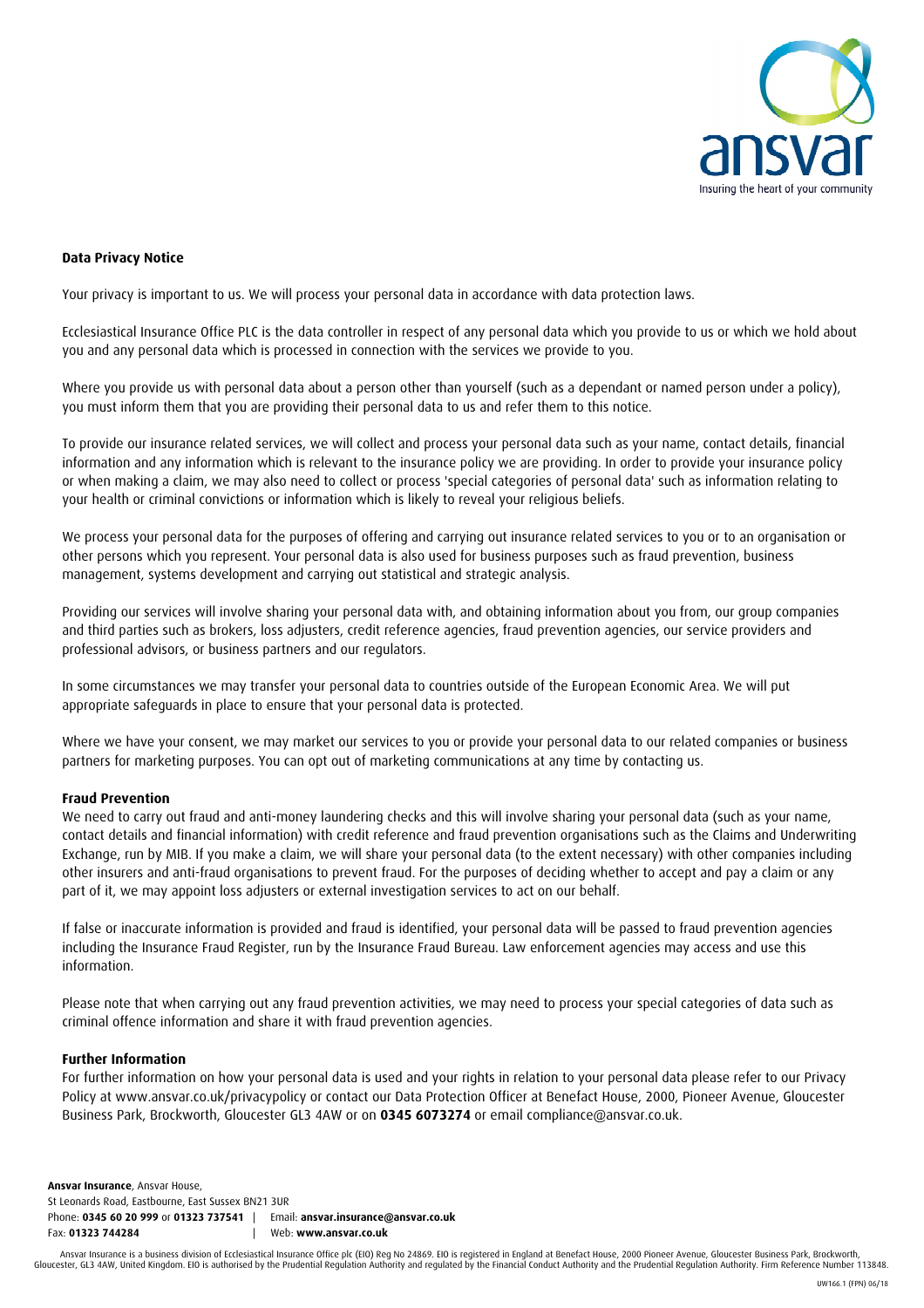

Policy number: **SCW 2323769 Effective from: 5/04/22** 

Client ('you/your'): **Walkabout Wrexham**

#### **THE CONTRACT OF INSURANCE**

- This Statement of Facts must be read in conjunction with the schedule and forms part of your contract of insurance with Ansvar Insurance (we/us/our). ●
- If the premium is to be paid by instalments, our application form must be fully completed and received by us within 14 days of cover being incepted/renewed, otherwise payment by instalments will not be accepted by us. ●
- You must make sure that the information provided to us for this policy is, and will continue to be, accurate and not misleading and is a fair presentation of the risks we are accepting. In respect of the policy renewal, this includes any changes occurring during the last period of insurance. If any of the information you provide is not accurate or is misleading then we may reduce the amount we pay for any claim, or in some cases, make no payment at all, cancel your policy and retain the premium. You should keep a record (including copies of letters) of any information you give to your insurance advisor or us when renewing your policy. ●
- You must carefully check all policy documentation and certificates. If there are any inaccuracies then you must tell your insurance advisor or us immediately. ●
- Any policy issued will be governed by the law of England unless your legally registered address is located in Scotland in which case the law of Scotland will apply. If there is any dispute as to which law applies it shall be English law. ●
- We will communicate with you in English at all times. ●
- Your insurance advisor will be regarded as your agent acting on your behalf, and not on behalf of us, in respect of any information that has been provided by them. ●
- Our policy cover is underwritten by Ecclesiastical Insurance Office plc. The Legal Expenses cover is dealt with by DAS Legal Expenses Insurance Company Limited. ●

Date of issue: *22/02/22*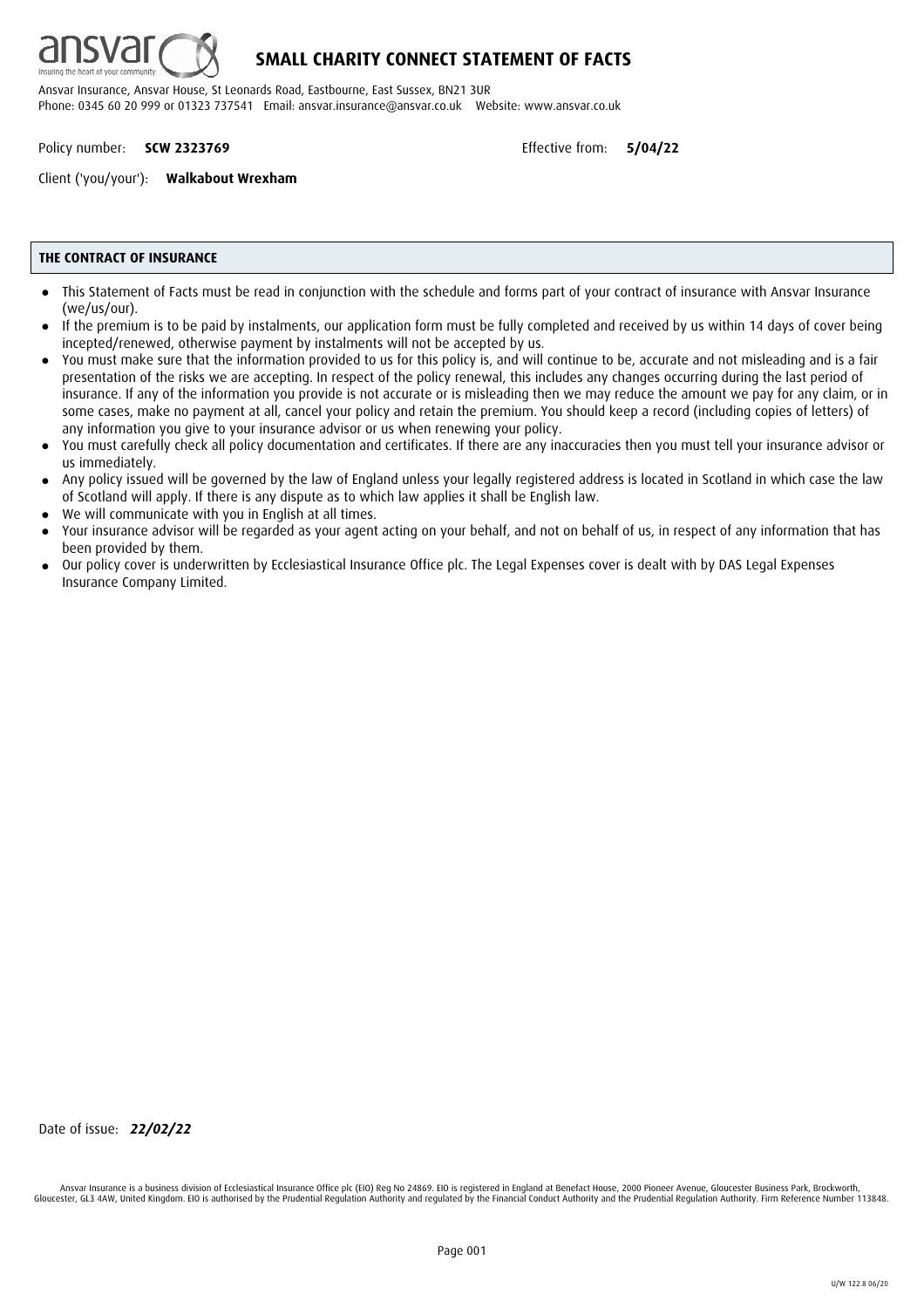

## **SMALL CHARITY CONNECT STATEMENT OF FACTS**

Ansvar Insurance, Ansvar House, St Leonards Road, Eastbourne, East Sussex, BN21 3UR Phone: 0345 60 20 999 or 01323 737541 Email: ansvar.insurance@ansvar.co.uk Website: www.ansvar.co.uk

Policy number: **SCW 2323769 Effective from: 5/04/22** 

Client ('you/your'): **Walkabout Wrexham**

Please check that the following details we have for you are correct.

If any information is missing or incorrect then please advise your insurance advisor or us and we will issue a revised statement of facts and if applicable update any terms.

#### **ORGANISATION DETAILS**

1) Your:

- a) organisation is a *Not-for-profit company/organisation*
- b) Charity registration number is
- 2) Year your organisation was established: *2000*
- 3) You confirm that:
	- a) the only activities you undertake are as shown on your policy schedule, and
	- b) you are not involved in the provision, management or operation of any:
		- activity centre ●
		- animal rights campaigning  $\bullet$
		- DIY scheme or Timebank ●
		- domiciliary personal care, medical or nursing care ●
		- employment agency or the supply and/or placement of volunteers ●
		- event organisation on behalf of any third party ●
		- food or industrial manufacturing processes (other than printing) ●
		- medical, surgical, dental, pharmaceutical or therapeutic products supply, sales or collection ●
		- meetings for the sole purpose of religious worship ●
		- political lobbying, marches or protests ●
		- research work (use of animals or any biological, chemical or medical research)  $\bullet$
		- travel or tour organiser ●
		- 'umbrella' organisation (responsible for associated individuals, groups or organisations) ●
		- work using powered metalworking or woodworking machinery (other than powered hand tools), chainsaws, scaffolding or welding equipment ●
		- zoo, riding school, farm (including city or petting farms), or keeping dangerous animals (as defined by the Dangerous Animals Act). ●

4) You confirm that you do not undertake any visits or work abroad.

- 5) You confirm that your organisation's:
	- a) income does not exceed *£1,000*
	- b) wage roll does not exceed *£0*
	- c) assets do not exceed *£25,000*
	- d) volunteers and members do not exceed 250 persons.
- 6) You confirm that you do not have any assets, employees or representation outside of England, Wales, Scotland, Northern Ireland, the Channel Islands and the Isle of Man requiring cover under this policy.
- 7) You confirm that you comply with all statutory regulations, including those related to health and safety, product safety and environmental issues.
- 8) You confirm that there has been no change in your activities or legal structure in the last 12 months or have any planned changes in the next 12 months.
- 9) You confirm that you or any director, partner, trustee or committee member, either as private individuals or in connection with any business or organisation, have not been:
	- a) convicted of a criminal offence (any convictions spent under the Rehabilitation of Offenders Act 1974 can be ignored), other than motoring offences
	- b) the subject of any unsatisfied County Court Judgement, Sheriff Court Decree, bankruptcy, insolvency or voluntary agreement, or been disqualified from holding a company directorship
	- c) the subject of a prosecution, or notice of intended prosecution, under any health and safety at work, consumer protection or environmental legislation or investigation in the last three years by the Charity Commission, Revenue & Customs or any other regulatory body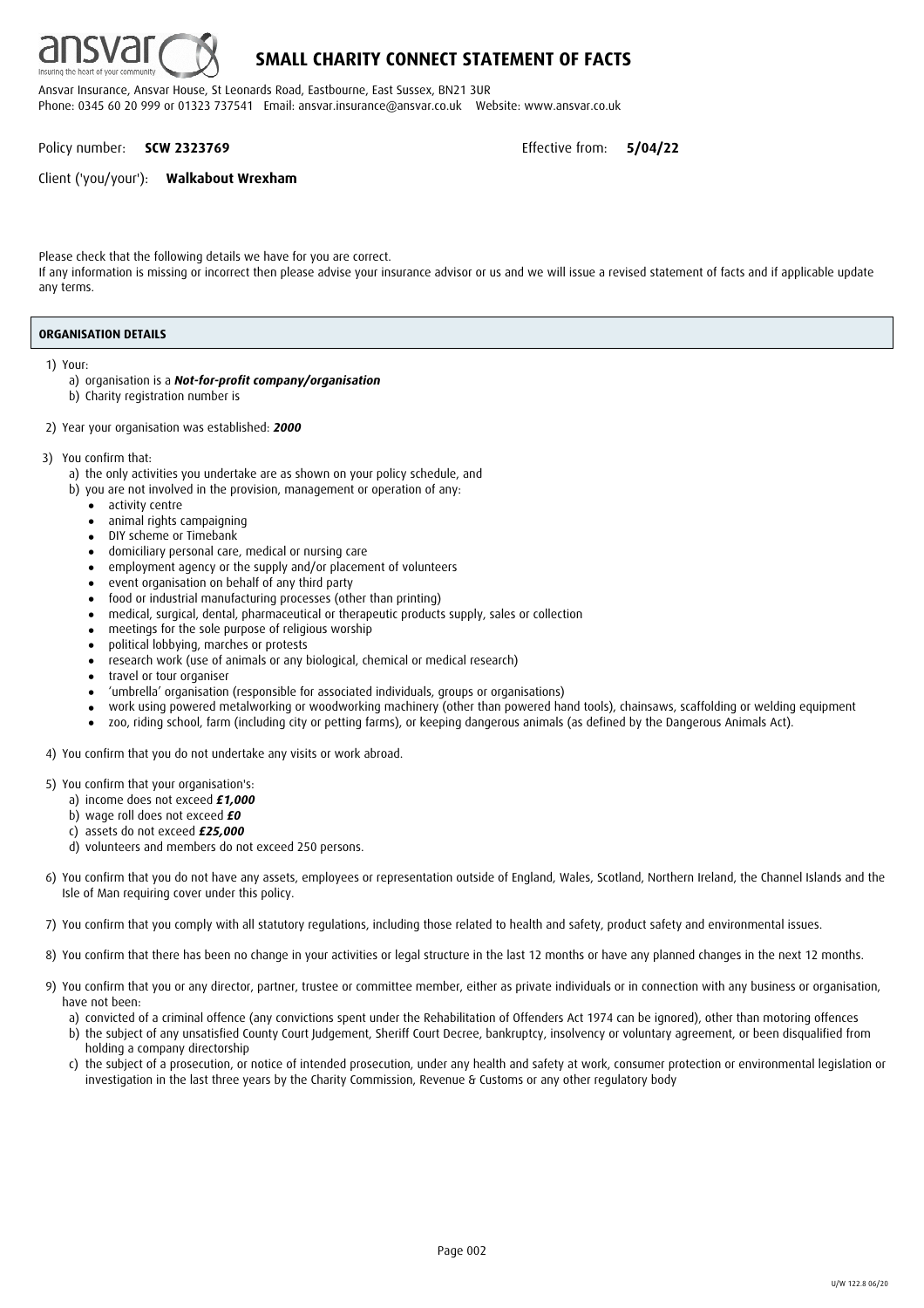

Policy number: **SCW 2323769 Effective from: 5/04/22** 

#### Client ('you/your'): **Walkabout Wrexham**

10) You confirm that you:

a) have not had any insurance contract cancelled or declared void, or renewal refused, or any special conditions imposed, due to:

- i) breach of a policy condition
- ii) non-disclosure or misrepresentation of a material fact
- iii) claims or losses
- iv) non-compliance with risk improvement requirements
- b) are not aware of any circumstances that might give rise to a claim
- c) have not had any claim(s) or loss(es) or incurred any liability, for any of the risks to be insured, within the last three years other than those stated under the relevant 'Risk location'.
- 11) Your previous insurance details:
	- a) Insurer: *No previous insurance*
	- b) Policy number:
	- c) Expiry date:

#### **COVER DETAILS**

#### **The following statements numbered 12 to 18 inclusive are only applicable if the appropriate section of cover is shown as operative on your schedule.**

- 12) For contents cover, you confirm that the premises or the part you occupy and use are:
	- a) kept in a good state of repair and are not undergoing alterations, renovations or repair beyond that of normal upkeep and maintenance work
	- b) not in an area where flooding has occurred
	- c) not sited on a flood plain or within 400 metres of any body of water e.g. river, lake, stream or other watercourse
	- d) not located on sites that have any unusual features e.g. a bridge, railway line, river, lake, mine, quarry, gravel pit, well or cliff.
- 13) For liability cover, you confirm that:
	- a) all your charitable and recreational activities (including fund-raising events) have been disclosed to us and are not excluded by the Activities endorsement as specified in the schedule
	- b) those professional services you require cover for have been disclosed to us and specified in the schedule
	- c) you always ensure that established codes of practice and safety are complied with for such activities or work
	- d) none of your activities involve any work on ships, offshore installations or at oil or gas refineries, chemical works or airports
	- e) any professional supplier working for you must have in force their own liability insurance which provides cover for their activities
- 14) For liability cover, you confirm that allegations of abuse have never been made against you or any of your employees, volunteers or professional suppliers whilst working for you or acting on your behalf.
- 15) Where you or any of your employees, volunteers or professional suppliers work unsupervised with children or vulnerable adults, or have unsupervised access to children or vulnerable adults, you confirm that you have:
	- a) prepared and implemented a written safeguarding policy that is regularly reviewed (at least annually), and
	- b) a designated safeguarding officer or named person(s) responsible for safeguarding, and
	- c) implemented safe recruitment procedures for your employees, volunteers and professional suppliers, and
	- d) provided suitable safeguarding training and information for all of your employees and volunteers, and
	- e) suitable arrangements in place for incident reporting and investigation, and
	- f) undertaken Disclosure and Barring Service (DBS) or equivalent checks at the appropriate level of all eligible persons working with children or vulnerable adults, and
	- g) retained securely or will retain securely:
		- i) a copy of your safeguarding policy and any revisions of it, and
		- ii) evidence that training has been given and received by all relevant persons, and
		- iii) employment and engagement applications, references, identity verifications, DBS checks or equivalent reference numbers, and
		- iv) records of any abuse allegations, incidents, notifications and any action taken.

#### *Not required, as advised no activities involving these groups.*

- 16) For products liability cover, you confirm that:
	- a) you have not or do not sell or supply:
		- i) products incorporated into any aircraft, spacecraft, watercraft or mechanically propelled vehicles
		- ii) products incorporated into any gas, chemical, petrochemical or power generation plant
		- iii) medical, surgical, dental, pharmaceutical or therapeutic products
		- iv) or export products to the United States of America or Canada.
	- b) any manufacture, processing, servicing, repairing, testing or assembly of components or complete articles have been disclosed to us and specified in the policy and/or by endorsement or otherwise agreed by us in writing
	- c) records of all products supplied (including their instructions for use and warnings) and details of the quality control system used are retained by you.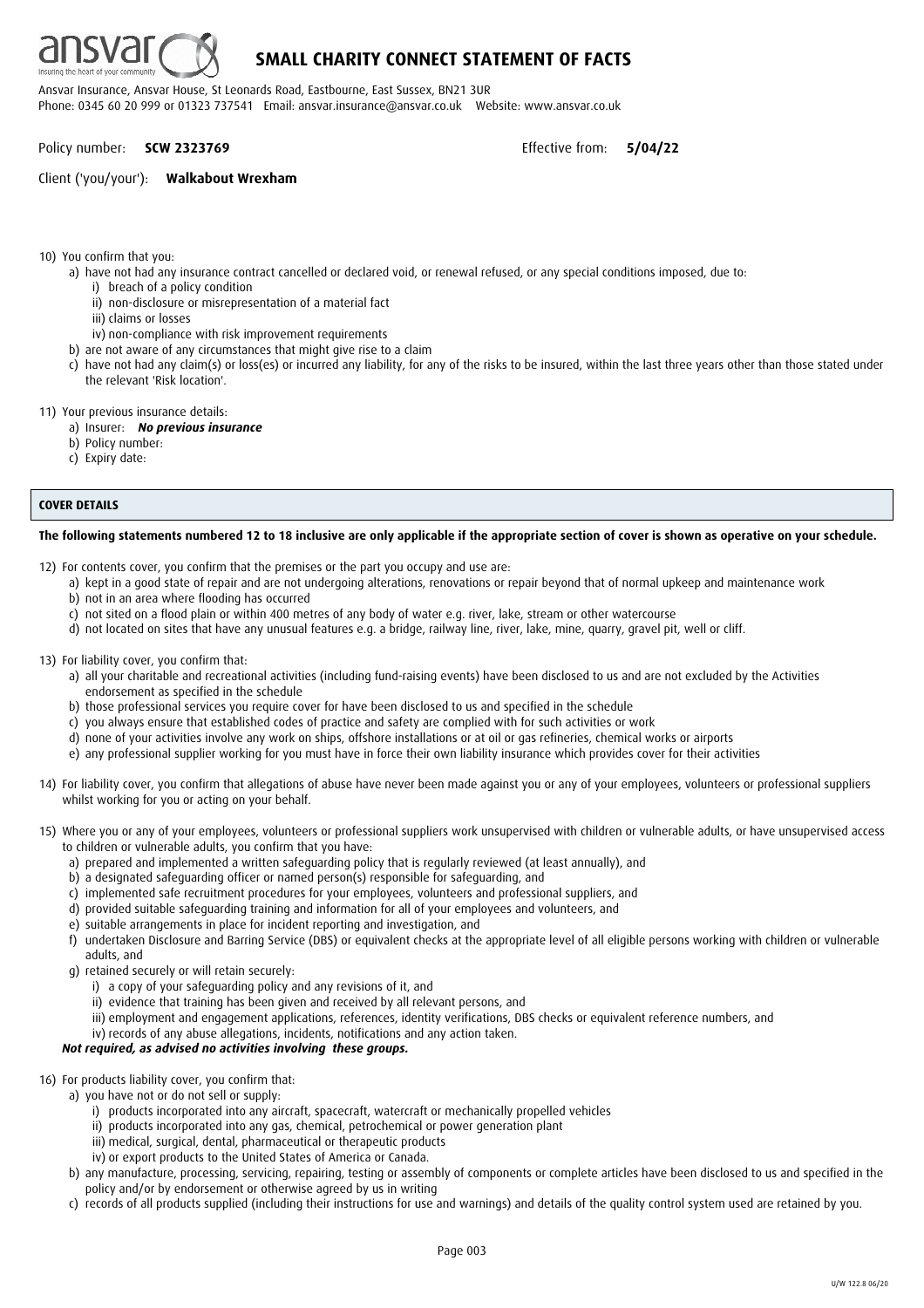

## **SMALL CHARITY CONNECT STATEMENT OF FACTS**

Ansvar Insurance, Ansvar House, St Leonards Road, Eastbourne, East Sussex, BN21 3UR Phone: 0345 60 20 999 or 01323 737541 Email: ansvar.insurance@ansvar.co.uk Website: www.ansvar.co.uk

Policy number: **SCW 2323769** Effective from: **5/04/22**

Client ('you/your'): **Walkabout Wrexham**

- 17) For professional indemnity and/or libel and slander (defamation) cover, you confirm that there has not been any incident that may give rise to threatened actions or lawsuits in respect of any of your publications, statements or broadcasts.
- 18) For trustees' and directors' indemnity cover, you confirm that:
	- a) your governing documents do not prohibit the purchase of trustees' and directors' indemnity insurance
	- b) your most recent annual financial report and accounts were independently examined or audited, where required by any regulatory body governing your organisation, and were not qualified in any way
	- c) your most recent annual accounts had a positive net worth (that is total assets exceed total liabilities)
	- d) you are able to pay the organisation's debts as they fall due

#### **DETAILS OF ANY AMENDMENTS TO THE ABOVE STATEMENT OF FACTS DECLARED TO US**

*None*

Risk Location: *23 Ffordd Las Sychdyn Mold CH7 6DU* Stock description: Claims details: *None*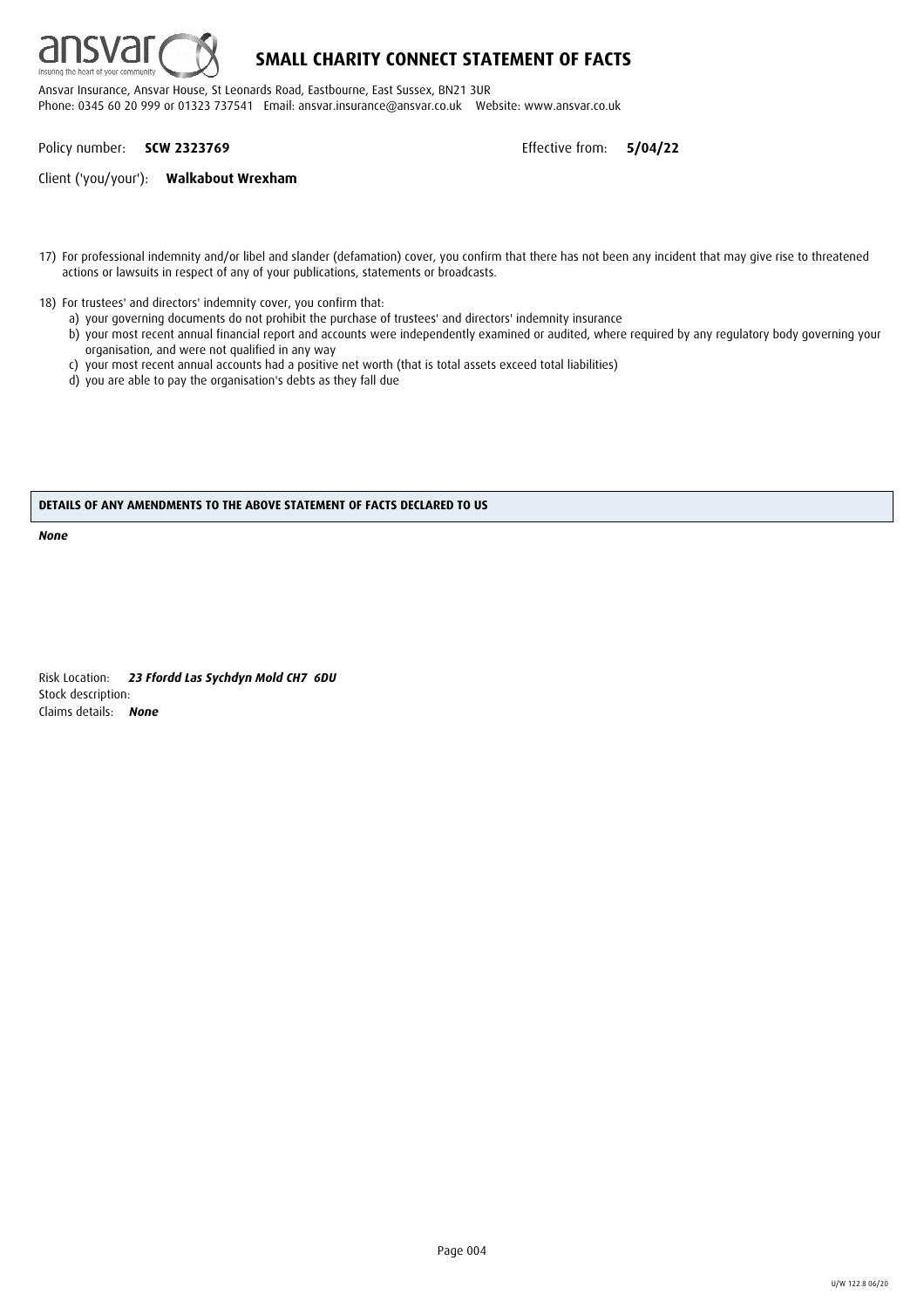

## **Adequate Explanation Q&A Sheet**

Below are some questions and answers aimed at explaining important features of the Credit Agreement offered by Ansvar Insurance.

## **Consumer Credit Act 1974**

You can arrange to pay for your insurance premium by instalments by completing a Direct Debit Instruction. We will issue you with the following documents to comply with the Consumer Credit Act 1974:

- 1. Pre-Contract Credit Information setting out the costs and payments on your Credit Agreement.
- 2. Credit Agreement which you will need to sign.

## **Q) How do I apply to pay my premium by instalments?**

A) You will need to complete and return the enclosed Direct Debit Instruction. We will then send your account details to your Bank or Building Society to be validated and arrange for payments to be made at agreed intervals. If we need to alter your payments we will write to tell you this before we debit your account. If you have more than one policy, your account will be charged separately for each policy. Whilst you have the option to pay by monthly instalments, your insurance policy remains an annual contract.

## **Q) What is the purpose of this Credit Agreement?**

A) This Credit Agreement provides an easy way to pay for your insurance. It is an agreement that allows you to spread the cost of your insurance premium over a period of time, allowing you to manage your cash flow more easily over the duration of your insurance policy. Our Credit Agreement is designed specifically for repayment of insurance premiums and is not suitable for any other use.

## **Q) Who is eligible?**

A) You must be 18 or older and have a Bank or Building Society current account. Banks or Building Societies may not accept instructions to pay Direct Debits from certain types of account, please check with them if you are not sure. We can only accept Direct Debit Instructions from the policyholder.

## **Q) How important is it for me to read the Pre-Contract Credit Information?**

A) It is very important that you read the Pre-Contract Credit Information (known as the Standard European Consumer Credit Information or SECCI) included within your Instalment Pack and take time to consider it carefully. The Instalment Pack contains details of the cost of your Credit Agreement, the monthly payment that you will need to make and the dates on which these will be taken, as well as the terms and conditions of the Credit Agreement itself which is our legal contract with you. This information will enable you to make an informed decision about whether or not this is the right method of payment for you.

## **Q) Do I have the right to cancel or terminate this agreement?**

A) You have the right to cancel this Credit Agreement within 14 days from receiving your copy of it by notifying us by phone, or in writing at the address shown overleaf. You may terminate this Credit Agreement free of charge at any time by giving us 14 days' notice in writing or by phone.

## **If you cancel or terminate the Credit Agreement you will need to pay any outstanding premium due for your insurance cover immediately.**

**Ansvar Insurance**, Ansvar House, St Leonards Road, Eastbourne, East Sussex BN21 3UR Phone: **0345 60 20 999** or **01323 737541** | Email: **ansvar.insurance@ansvar.co.uk** Fax: **01323 744284** | Web: **www.ansvar.co.uk**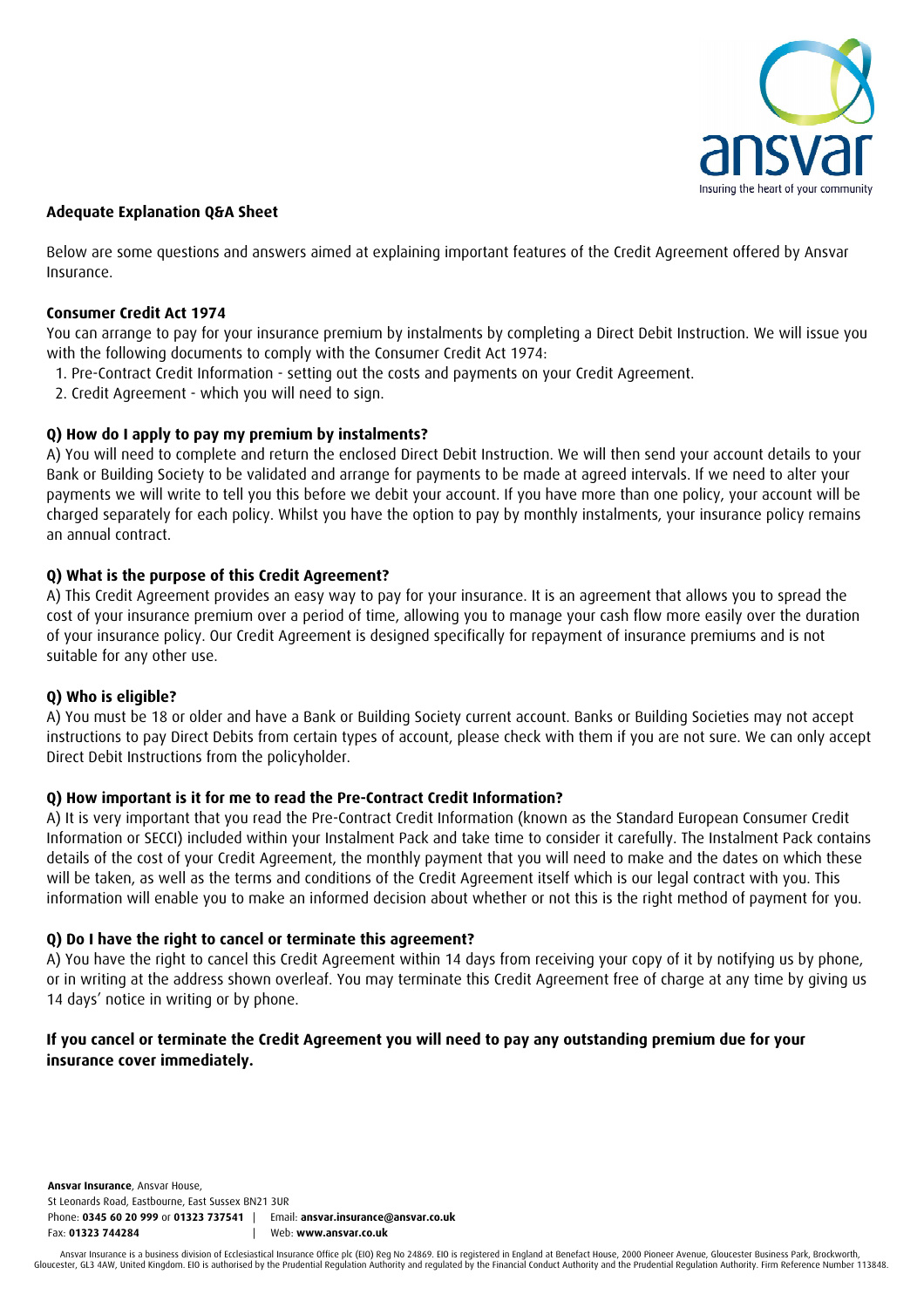## **Q) How does paying by Direct Debit work and how much will it cost?**

A) Paying by Direct Debit lets you spread the cost of your insurance over 10 instalments rather than paying for it in one lump sum in advance. The premium plus Insurance Premium Tax (IPT) at the current rate plus any instalment charge that may apply (as set out in the Pre-Contract Credit Information and the Credit Agreement) will be divided equally over the instalments. Please make sure you have enough funds in your bank account each month to cover the Direct Debits. If you do not have sufficient funds you may be liable for charges from your Bank or Building Society for which we cannot be held responsible. Direct Debit is only available when you first take out your insurance or when you renew your policy. You cannot change to Direct Debit if you have already started to pay in a different way. We can only consider Direct Debit applications up to two months after the policy inception or renewal date.

Your Pre-Contract Credit Information will set out any specific charges relating to your policy.

## **Q) What happens at renewal?**

A) When your policy is due for renewal your Direct Debit will automatically continue. We will advise you of any changes of amount and continue to apply to your Bank or Building Society for the amount due. If you want to stop your cover and cancel your Direct Debit, please contact us and your Bank or Building Society to let us know before the renewal date.

## **Q) What happens if I make a claim on the policy?**

A) In the event of a claim you remain liable for any outstanding insurance premium. Ansvar reserves the right to deduct any outstanding premium under this agreement from any claims payments.

## **Q) What happens if I fail to make a payment?**

A) If you fail to make a payment we will request it again from your account within the next 10 days. If this request also fails we will contact you and ask you to resolve this. If you cannot make the payment your policy will be cancelled and a charge made for any cover provided up to the date of cancellation. This would leave you without the protection of the insurance cover.

## **Q) How do I get further information?**

A) For further information please contact us on 0345 60 20 999 or by writing to us at Ansvar Insurance, Ansvar House, St Leonards Road, Eastbourne, East Sussex, BN21 3UR.